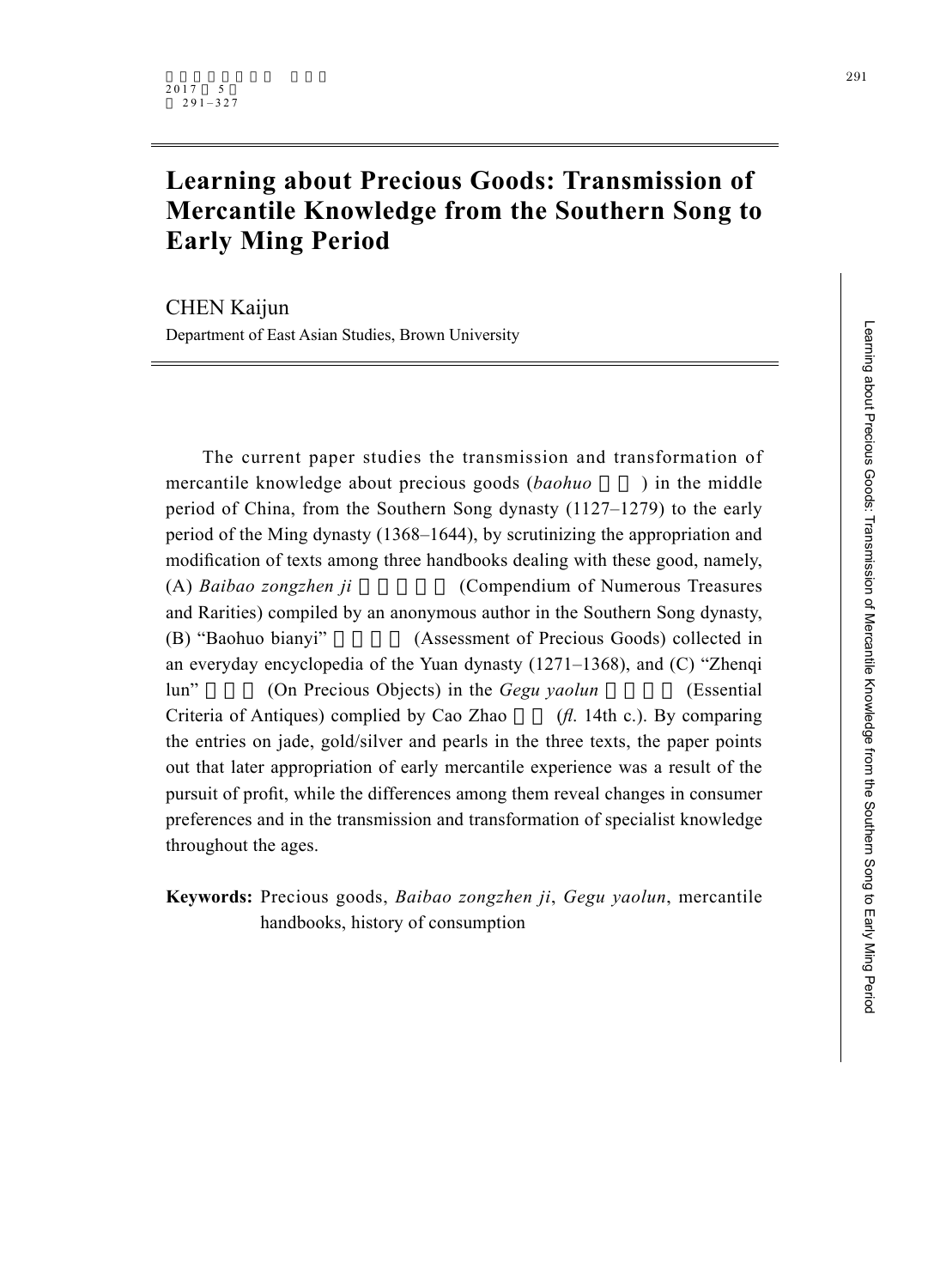This article investigates the transmission and transformation of mercantile knowledge about precious goods (*baohuo*) in the middle period of China, from the Southern Song to Early Ming dynasty, by scrutinizing the appropriation and modification of texts among three handbooks dealing with these good.<sup>1</sup> In a departure from previous scholarship on merchants' handbooks, this investigation focuses on the specialized knowledge about the commodities themselves and therefore examines how a commercial pursuit of profit affects the ways in which information about artifacts is transmitted.<sup>2</sup> The paper contributes to recent studies on merchant cultures and knowledge in Chinese history, to complement the previous focus on scholar-officials.<sup>3</sup> In analyzing "mercantile knowledge" I draw inspiration from James A. Secord's recent approach to knowledge transfer in the field of the history of science.<sup>4</sup> Instead of conceiving knowledge as a kind of pre-existing entity that is codified and conveyed through publications, his model contends that knowledge itself *is* communication and that the communicative process is transmitted and

(paper presented at the conference of the

International Symposium on Financial Change and Entrepreneurial Culture in Modern China , Institute of Modern History, Academia Sinica,

Taipei, December 17, 2004).

- 3 The discourse and behaviors for exhibiting good taste in early modern societies have been thoroughly studied as strategies in converting financial, social, and cultural capital. See Pierre Bourdieu, *Distinction: A Social Critique of the Judgement of Taste* (Cambridge, MA: Harvard University Press, 1984); Craig Clunas, *Superfluous Things: Material Culture and Social Status in Early Modern China* (Honolulu: University of Hawai'i Press, 2004). This article does not focus on how the gentry and the *nouveau riche* negotiated their social status through consumer choices — here "taste" refers to the spectrum of economic preferences that merchants tried to categorize and make profit from.
- 4 James A. Secord, "Knowledge in Transit," *Isis* 95.4 (2004): 654–72. See also Gillian Beer and Herminio Martins, "Introduction," *History of the Human Sciences* 3.2 (1990): 163–75.

<sup>1</sup> There is extensive scholarly literature on merchants' manuals in English, Japanese, and Chinese, dating from Late Ming to Early Republican era, and early studies provide informative appraisals of such manuals. See Endymion Wilkinson, "Chinese Merchant Manuals and Route Books," in *Chinese History: A New Manual* (Cambridge, MA: Harvard University Asia Center, 2012), 8–34.

<sup>2</sup> In the past two decades, scholars have delineated an ethics of mid-level merchants in the context of late imperial Confucian society. They have also investigated the professional education gained by merchants in terms of character building. See Richard John Lufrano, *Honorable Merchants: Commerce and Self-Cultivation in Late Imperial China* (Honolulu: University of Hawai'i Press, 1997); Chiu Peng-sheng , "From Everyday Encyclopedia to Merchant's Handbook: the Construction of Commercial Knowledge in Ming Qing"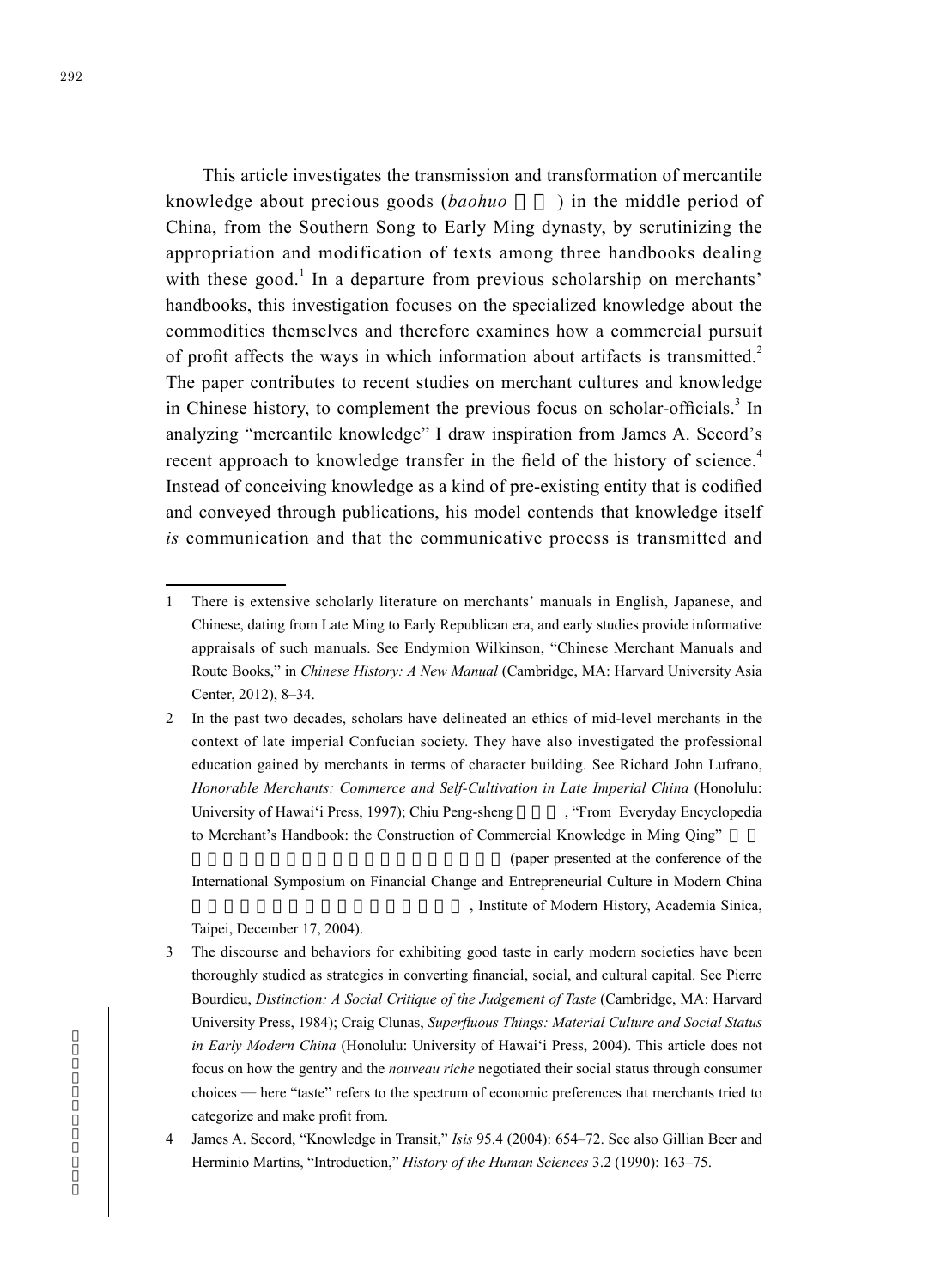293

mediated through writing. The generation of knowledge is always bound up with the selection of information and the practice of appropriation.

The three handbooks under study date from three periods — the Southern Song, Yuan and early Ming — and create a new space in which we can examine this process of knowledge-making in transformation. I will explain why certain goods were listed in specific orders in the inventories, and what sensory and evaluative quality is highlighted in the transcription of experience into words. By analyzing the rewritten entries about a few apparently identical goods, I aim to understand the later appropriation and modification of early mercantile experience, as it was mediated through texts.<sup>5</sup>

# **1. Introduction of Three Primary Sources**

All three texts — *Baibao zongzhen ji* (Compendium of Numerous Treasures and Rarities, or literally, Comprehensive Collection of One Hundred Treasures), "Baohuo bianyi" (Assessment of Precious Goods), and "Zhengi lun" (On Precious Objects) — focus on *bao* , which is often translated as "treasure" or "precious goods." As previous studies of consumer culture have pointed out, the value and prestige of those items perceived as *bao* depends, to a large extent, on the context of cultural reception.<sup>6</sup> Whether a product is sold as a precious item or not changes over time and across regions.<sup>7</sup> Different social groups prioritize antique, exotic, rare, or expensive artifacts according to their own beliefs. My analysis of the rhetoric being used and the way these fragmentary texts being ordered reveals that the profit-driven agenda stood out among various contingent agendas.<sup>8</sup>

<sup>5</sup> It is hard to make any socio-historical claims about the texts' readership and purposes simply by making inferences from the handbooks' content. For an exceptionally successful endeavor on this approach to book culture studies, see Cynthia J. Brokaw and Kai-Wing Chow seds., *Printing and Book Culture in Late Imperial China* (Berkeley: University of California Press, 2005).

<sup>6</sup> Shelagh Vainker, "Luxuries or Not? Consumption of Silk and Porcelain in Eighteenth-Century China," in *Luxury in the Eighteenth Century: Debates, Desires and Delectable Goods*, eds. Maxine Berg and Elizabeth Eger (Basingstoke: Palgrave Macmillan, 2003), 207–18.

<sup>7</sup> Anne Gerritsen and Stephen McDowall, "Material Culture and the Other: European Encounters with Chinese Porcelain, ca. 1650–1800," *Journal of World History* 23.1 (2012): 87–113.

<sup>8</sup> Regarding the discursive analysis of technical writings, see Randy Allen Harris, ed., *Landmark Essays on Rhetoric of Science: Case Studies* (Mahwah, NJ: Hermagoras Press, 1997); Frederic L. Holmes, "Argument and Narrative in Scientific Writing," in *The Literary Structure of Scientific Argument: Historical Studies*, ed. Peter Dear (Philadelphia: University of Pennsylvania Press, 1991), 164–81.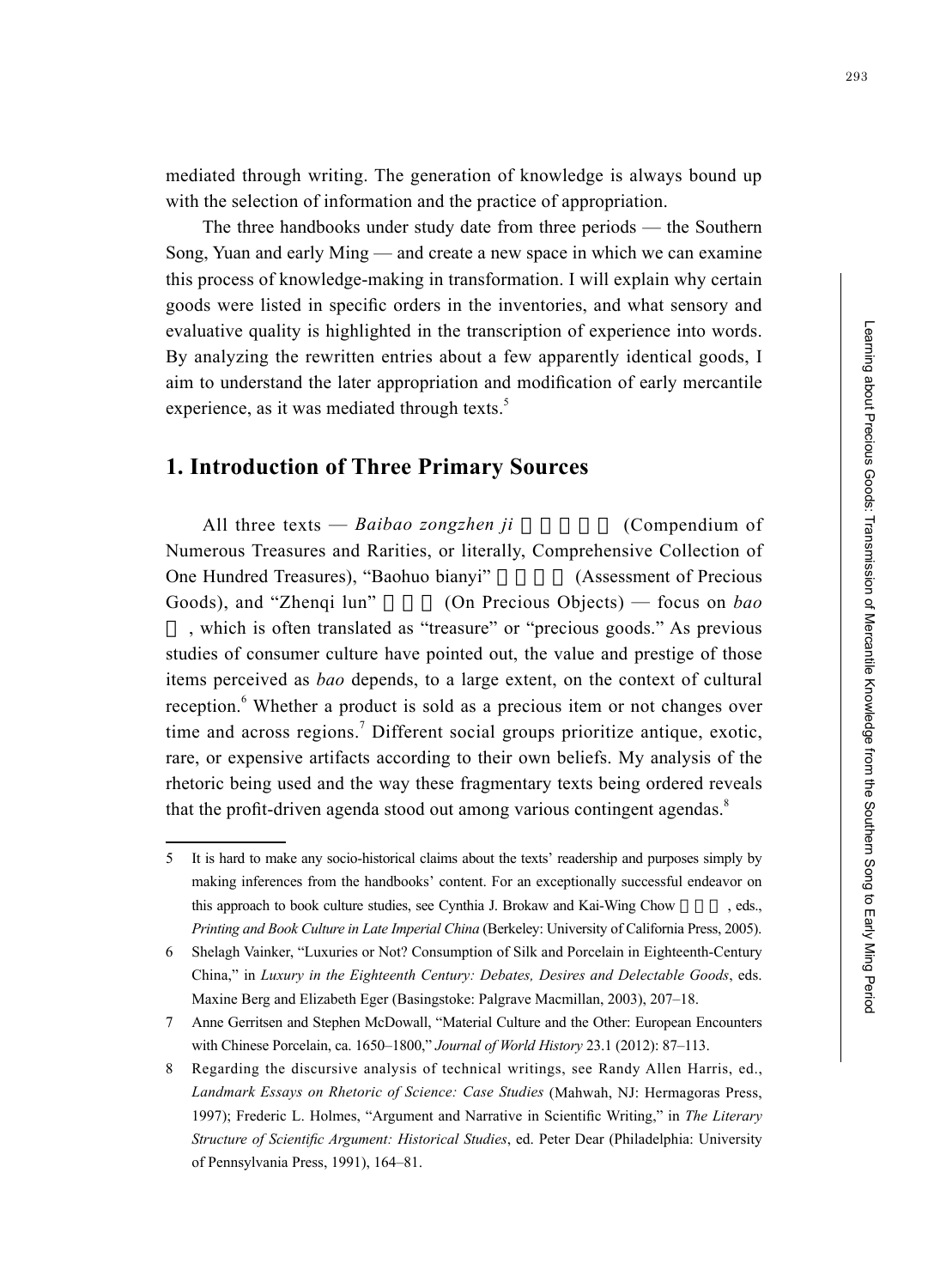The origin of the category *bao* can be found in segments in the enumerative treatments of valuable goods between the tenth and eighth centuries BCE.<sup>9</sup> During the early medieval period, numerous passages related to *bao* were collected from ancient dictionaries, Confucian canons, dynastic histories, hagiographies, local gazetteers, inscribed encomiums, etc. by encyclopedists and can be found under the sections (*bu* ) entitled "Baoqi", "Baoyu" and "Zhenbao" in the Tang and Song encyclopedias *Chuxue ji* (Notes for Young Beginners, 728), *Yiwen leiju* 

(Anthology of Literary Excerpts Arranged by Categories, 624), and *Taiping yulan* (Read by the Emperor in the Taiping Era, 976–984) respectively. These texts about precious artifacts often reveal the symbolic significance they were imbued with, such as imperial sovereignty, control over borderlands, or simply as a stand-in for currency. Although such fragmentary references to *bao* highlight the compilers' efforts to produce useful knowledge about precious goods, these early treatment of *bao* differs from merchants' handbooks in two major aspects.

First, early encyclopedias are inventories of words, which are intended to facilitate further textual production. They are not a descriptive list of things, like the texts in my case, which intend to empirically direct our attention to existing artifacts. Second, unlike early encyclopedias, the texts I have studied pay sustained attention to the commercial value of artifacts and the potential profit they could generate if sold. Based on both textually transmitted and hands-on knowledge, the compilers of mercantile handbooks provide information about regional provenance, quality traits, proof of authenticity and, sometimes, which clientele to target: they educate the readers in what I call a "dealer's culture." Thus, the merchant-dealers proffer a new way of knowing about precious goods.<sup>10</sup>

The three texts analyzed in this article show that the commercially

<sup>9</sup> Such accounts can be found in the *Shanhaijing* and the "Yu gong" (Tribute of Yu) chapter in the *Shangshu* (The Book of Documents). See Richard Strassberg, ed. and trans., *A Chinese Bestiary: Strange Creatures from the Guideways Through Mountains and Seas* (Berkeley: University of California Press, 2002); Edward L. Shaughnessy, "Shang shu," in *Early Chinese Texts: A Bibliographical Guide*, ed. Michael Loewe (Berkeley: Society for the Study of Early China and Institute of East Asian Studies, University of California, 1993), 376–89.

<sup>10</sup> For discussion on how commerce led to intensive sensory observation and formed new channels of information, see Pamela H. Smith and Paula Findlen, "Introduction: Commerce and the Representation of Nature in Art and Science," in *Merchants and Marvels: Commerce, Science, and Art in Early Modern Europe*, eds. Pamela H. Smith and Paula Findlen (New York: Routledge, 2002), 1–25.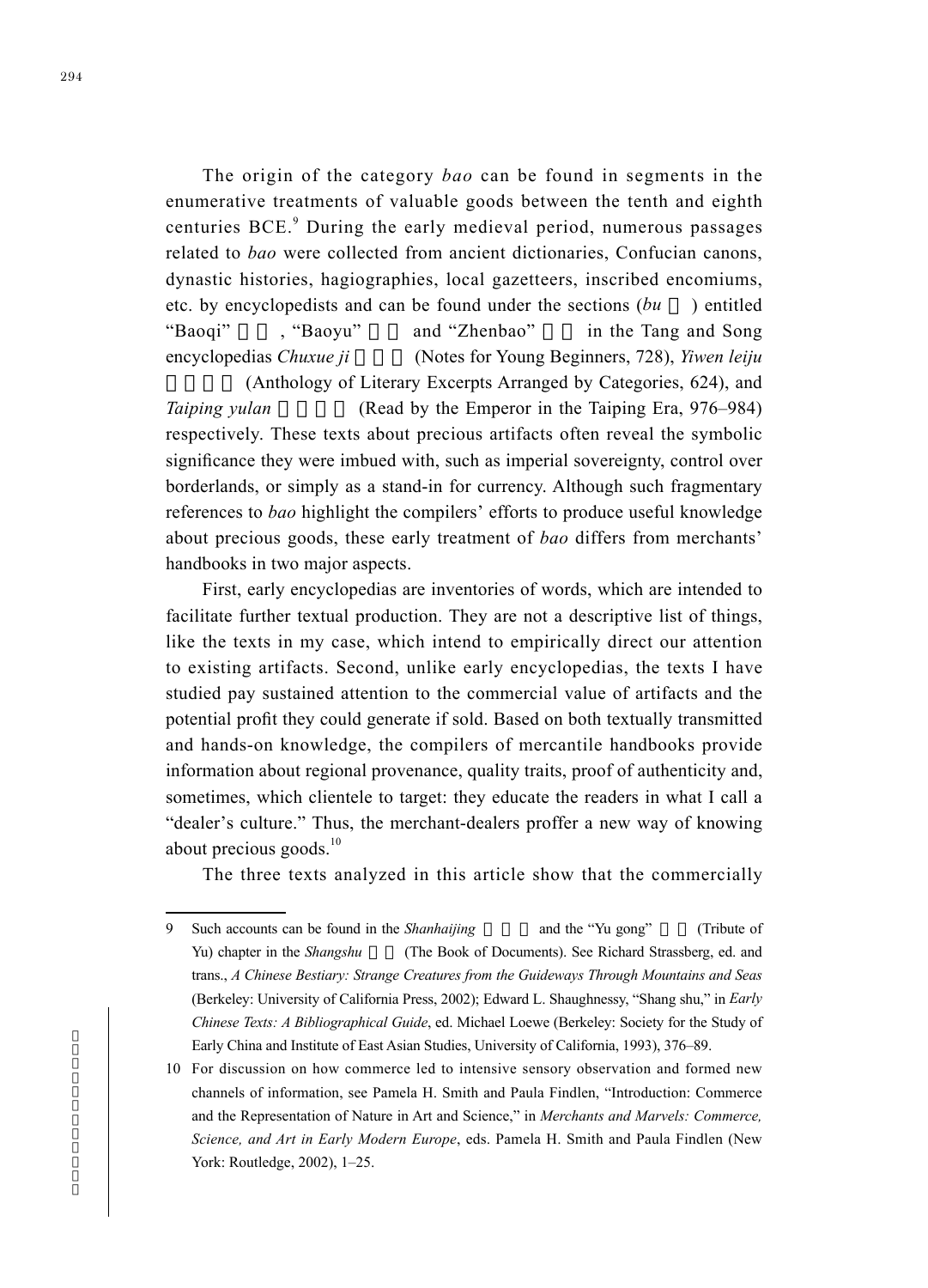utilitarian agenda, in general, differed from both the catalogues of antique and ritual wares, and later connoisseurship manuals. The first text, *Baibao zongzhen ji* , hereafter cited as Text A, dates from the Southern Song period.11 A description of this book in the *Siku quanshu zongmu tiyao*

(Annotated Catalogue of the Siku Quanshu) suggests that it was produced by an anonymous merchant:

Judging from what is recorded in the book, [it] should be compiled by merchants in the market of Lin'an during the Southern Song dynasty. The categories, including gold, beads, jade, rocks, and utensils, are all provided with their provenance and price as well as traits to look for to differentiate authentic items from fakes. Each kind is prefaced by a heptasyllabic quatrain to make it easy to remember. The language is rather vulgar. The first entry is about a certain [imperial] jade seal, which ought not to be a tradable artifact. It is most inappropriate.

 $12$ 

The book consists of 98 entries on precious goods and two concluding pieces of advice about commercial transactions. The entries on ancient bronze (*gutong*

), "imperial calligraphy" (*yushu* ), ancient books (*gushu* ), and famous paintings *(minghua* ) in Text A contain less information than an average category of goods in the book. These categories are the main concern of elite writings on culturally prestigious artifacts, such as *Kao gu tu* (Illustrated Investigations of Antiquity, 1092) and the earliest connoisseurship manual *Dongtian qinglu ji* (Collected Pure Favors of the Cavern Heavens, around 1242). It is evident that the anonymous author of the *Baibao zongzhen ji* (Text A) lacked specialist knowledge about antiques and cultural artifacts; nor did he celebrate any intrinsic value of the "antique virtue" (*gu*

) or "cultivated purity" (*qing* ), which are the standard subjects of connoisseurship manuals like the *Yanxian qingshang jian* (Discourse

<sup>11</sup> *Baibao zongzhen ji* , rpt. in *Siku quanshu cunmu congshu* , *zibu* , *zibu* (Tainan: Zhuangyan wenhua shiye, 1996), 78:786–812; also in Zheng Zhenduo, ed., *Xuanlantang cong shu* (Yangzhou: Guangling shushe, 2010), vol. 12. I am grateful to Professor Li Min an archaeologist at UCLA, who brought this treatise to my attention. 12 *Qinding Siku quanshu zongmu* (116.10b, in *Yingyin Wenyuange Siku quanshu* (Taipei: Taiwan shangwu yinshuguan, 1986), 3:522.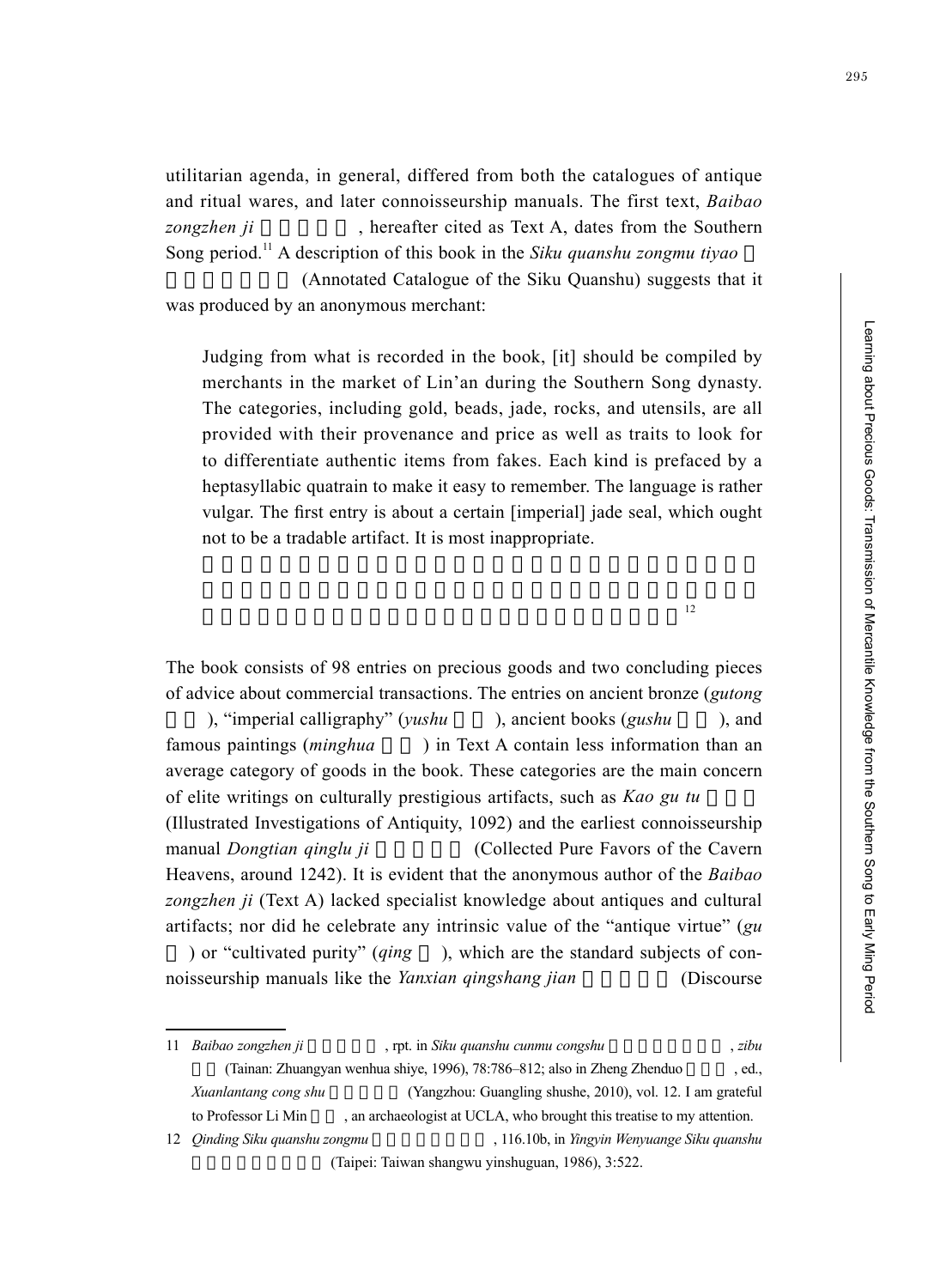on the Pure Enjoyment of Cultured Idleness) by Gao Lian  $(H. 1573-81).$ <sup>13</sup> The author of Text A is mainly interested in the monetary worth (*zhiqian* ) of the goods listed. The text also discusses authenticity and suitable clients, since those factors affect a trader's ability to gain a good price for their wares.

Thus, this type of merchant's handbook is different from treatises and inventories written by emperors, aristocrats, and the literati, whose collection and appreciation of paintings, antique ritual wares, and inscriptions have already been well studied.<sup>14</sup> People of high social strata accumulated symbolic capital through collecting antiques and artifacts imbued with rich philological, historical, and political significance, and further enhanced their own cultural importance by producing literary works, intellectual discourses, and ritual catalogues focusing on these cultural relics. Although some of these artifacts were also occasionally offered for sale, the texts produced during the practice of collecting do not usually document utilitarian information about commercial transactions. The rhymed prose (*fu*), poems, inscription studies, and catalogues composed or compiled by the social elites do not provide any insights into ordinary people's experiences of contemporary commerce either. Yet some of those "elite catalogues," together with other monographs about specialist knowledge concerning artifacts, flora and fauna, and foodstuff, were classified for the first time into a category called "Registers and records" (*Pu lu* ) in the book catalogue *Suichutang shumu* compiled by collector You Mao  $(1127-1194)$ , who was active during the Southern Song dynasty.<sup>15</sup>

15 You Mao, *Suichutang shumu* (Shanghai: Shangwu yinshuguan, 1936), 24. For You Mao's life and work, see Wu Hongze , ed., *You Mao nianpu* , rpt. in *Songren nianpu congkan* (Chengdu: Sichuan daxue chubanshe, 2003), 5938–88. For the re-categorization of a few misleading book titles from the section on agriculture or genealogy to "registers and records" in earlier book catalogues, and the ensuing changes to knowledge system, see Geng Suli , "Qianxi guji mulu zhong zibu nongjialei yu pululei zhi guanxi"

<sup>13</sup> It is one of the *Eight Discourses on Nurturing the Life (Zunsheng ba jian*  $\frac{1}{2}$ ) written by Gao in late Ming. See Gao Lian, *Zunsheng ba jian jiaozhu* , eds. and comm. Zhao Lixun et al. (Beijing: Renmin weisheng chubanshe, 1994).

<sup>14</sup> Patricia Buckley Ebrey, "Collecting and Cataloguing Antiquities," in *Accumulating Culture: the Collections of Emperor Huizong* (Seattle: University of Washington Press, 2008), 150– 203; Ronald Egan, *The Problem of Beauty: Aesthetic Thought and Pursuits in Northern Song Dynasty China* (Cambridge, MA: Harvard University Asia Center, 2006), 162–236; Jeffrey Christopher Moser, "Recasting Antiquity: Ancient Bronzes and Ritual Hermeneutics in the Song Dynasty" (Ph.D diss., Harvard University, 2010); Yun-Chiahn Chen Sena, "Cataloguing Antiquity: A Comparative Study of the *Kaogu tu* and *Bogu tu*," in *Reinventing the Past: Archaism and Antiquarianism in Chinese Art and Visual Culture*, ed. Wu Hung (Chicago: Center for the Art of East Asia, Dept. of Art History, University of Chicago, 2010), 200–28.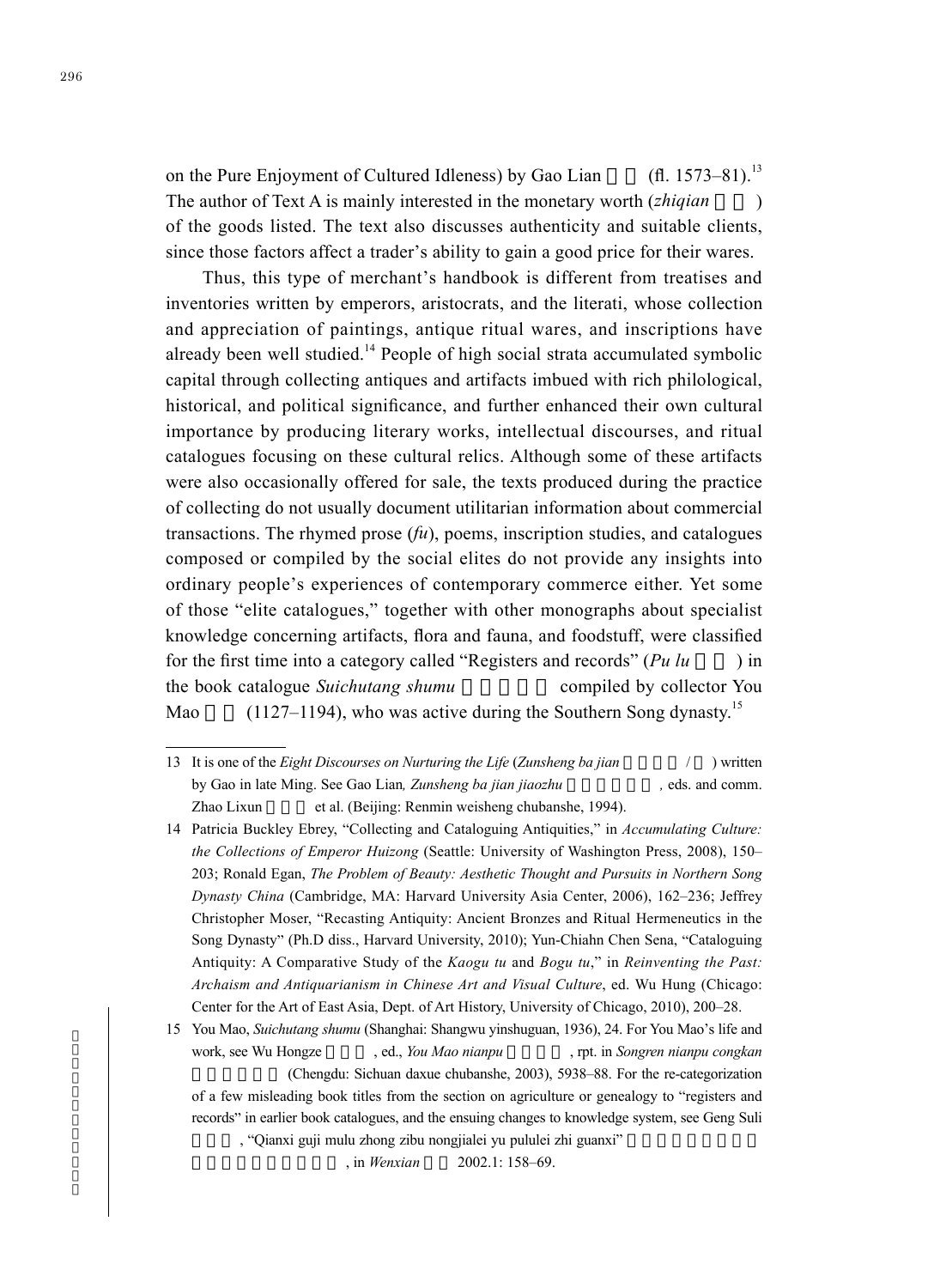The *Pu lu* category includes a broad spectrum of titles, such as systematic inventories of specific goods across various social strata, many of which address the needs of merchants and some of which may have been written by dealers.<sup>16</sup> This classification of specialist handbooks continues in the *Siku quanshu* (Complete Library of Four Treasures), which categorizes utilitarian handbooks under "Registers and Records," and contains Text A. Recent scholarship has established the importance of the Song-Yuan-Ming transition<sup>17</sup> but, as yet, there has been a lack of analysis of the patterns of transmission and transformation of this expert knowledge, especially in the luxury trade, in the *longue durée*. 18 Craig Clunas begins to uncover the "construction of meaning" and "a hierarchy of types of object" underlying the "systems of categorization" with his choice of three texts, which list many collectible artifacts and goods for international trade.<sup>19</sup> Clunas also clarifies good taste as a code for social status in his ground-breaking examination of the *Changwu zhi* (Treatise on Superfluous Things) by Wen Zhenheng

 $(1585-1645)$ <sup>20</sup> Shifting the focus from the negotiation of the literati's social status to the merchant's skill and knowledge, my research aims to ascertain what textual continuity and modification can tell us about the transmission of knowledge and changes in consumer preferences.

Shiba Yoshinobu's seminal study on commerce in Song China investigates various aspects including institutional regulation, mercantile

<sup>16</sup> For the study of *pu lu* as a way to transmit knowledge about nature and artifacts, see Martina Siebert, "Neue Formen für neue Themen: *pulu* als bibliographische Kategorie und als Schriften zu Sach – und Naturkunde," in *Das Reich der Mitte – in Mitte: Studien Berliner Sinologen*, ed. Florian C. Reiter (Wiesbaden: Harrassowitz Verlag, 2006), 59–70.

<sup>17</sup> Paul Jakov Smith and Richard von Glahn, eds., *The Song-Yuan-Ming Transition in Chinese History* (Cambridge, MA: Harvard University Asia Center, 2003), 1–34.

<sup>18</sup> See Angela Leung, "Medical Learning from the Song to the Ming," in *The Song-Yuan-Ming Transition in Chinese History*, 374–98.

<sup>19</sup> The texts that he analyzes not only include a connoisseurship manual, but also sections from a city gazetteer and a travelogue. Craig Clunas, "Commodities, Collectables, and Trade Goods: Some Modes of Categorizing Material Culture in Sung-Yuan Texts," in *Arts of the Sung and Yüan,* eds. Maxwell K. Hearn and Judith K. Smith (New York: Department of Asian Art, Metropolitan Museum of Art, 1996), 45–56.

<sup>20</sup> As Wen Zhenheng appropriated many materials from Gao Lian's *Zunsheng ba jian* and often added one to two sentences to comment on the prestige of the object categories, such rhetorical modification claims the ultimate cultural capital in Bourdieu's sense. See Craig Clunas, *Superfluous Things.* For another systematic study of textual appropriation among connoisseurship manuals, see Mao Wen-fang *Wanming xianshang meixue* 

<sup>(</sup>Taipei: Taiwan xuesheng shuju, 2000).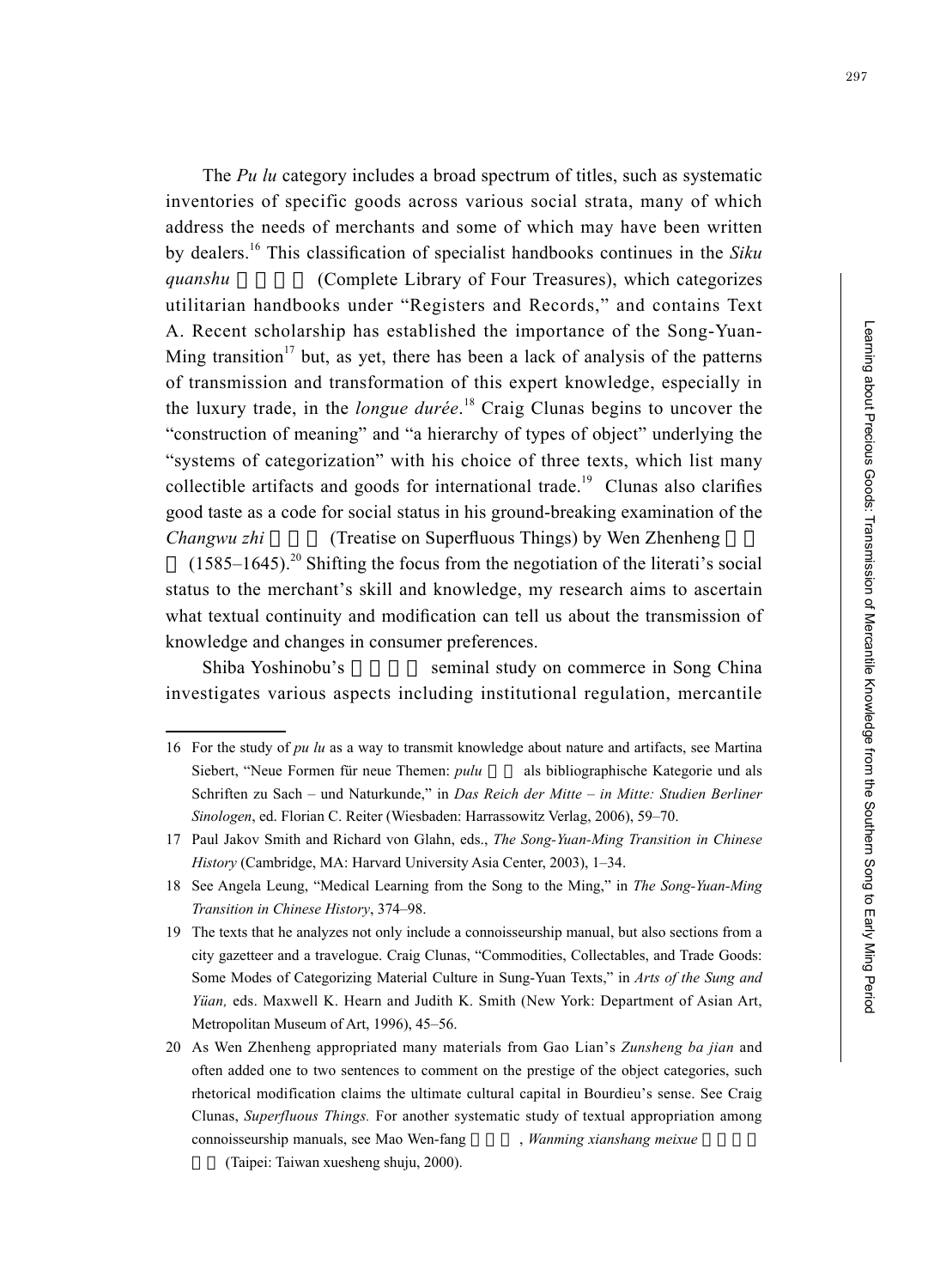culture and transportation, but he does not give special focus on *bao* or precious goods as a separate category of knowledge.<sup>21</sup> However, the everyday encyclopedia (*rivong leishu* ) which is used extensively in Shiba's study prompted me to consult sources such as the *Jujia biyong shilei quanji* (Complete Collection of Classified Affairs Essential for

Households). The content of the merchants' handbooks overlaps with everyday encyclopedias, which were published in great numbers from Late Ming on for the lower social strata, to popularize simplified and utilitarian knowledge in the form of rhymes, lists, and sections.<sup>22</sup> Historians of print and material culture have examined this rich source to trace the transfer of knowledge.<sup>23</sup> Building on this approach, I discern how later texts incorporated those early publications about precious goods and modified them for a different readership.

The second text, "Baohuo bianyi", hereafter cited as Text B, is a small section from the *Jujia biyong shilei quanji*, an everyday encyclopedia dating from the Yuan dynasty  $(1271-1368)^{24}$  This section includes twenty-six entries. Many of the entries were copied from Text A, although the anonymous

23 Wang Cheng-hua argues that the sections on calligraphy and painting manuals in the Fujian edition of the everyday encyclopedia she studied function as a cultural commodity of knowledge. By tracing the appropriation and modification of texts, she shows the evolving agenda, audience, and use of knowledge. See Wang Cheng-hua, "Daily Life, Commercialized Knowledge, and Cultural Consumption: Late-Ming Fujian Household Encyclopedias on Calligraphy and Painting"

```
in Bulletin of the Institute of Modern History 41 (2003): 1–85.
24 "Baohuo bianyi," Jujia biyong shilei quanji, 5.82a–94b, rpt. in Beijing tushuguan guji zhenben 
   congkan (Beijing: Shumu wenxian chubanshe, 1988), 61: 210–16. For
   further information on the encyclopedia, see Sakai Tadao , "Mindai no nichiyōruisho to
   shomin kyōiku" 明代日用類書庶民教育 , in Kinsei Chūgoku kyōiku shi kenkyū 近世中國教
            ed. Hayashi Tomoharu (Tokyo: Kokudosha, 1958), 25–154, particularly 132–
```
36; Wu Huey-fang 吳蕙芳, "'Riyong' yu 'leishu' de jiehe: cong *Shilin guangji* dao *Wanshi buqiuren*"

, in *Ming Qing yilai minjian* 

*shenghuo zhishi de jiangou yu chuandi*  $(The Construction)$ 

and Transmission of Everyday Knowledge since the Ming and Qing Dynasties) (Taipei: Taiwan xuesheng shuju, 2007), 26–28.

<sup>21</sup> See Shiba Yoshinobu, *Commerce and Society in Sung China*, trans. Mark Elvin (Ann Arbor: Center for Chinese Studies, University of Michigan, 1970), 37, 81, 111–25.

<sup>22</sup> For a survey of low-brow compendia published in the Ming dynasty and their relation to earlier classification practices, see Benjamin Elman, "Collecting and Classifying: Ming Dynasty Compendia and Encyclopedias (*Leishu*)," in *Qu*'*était-ce qu*'*écrire une encyclopédie en Chine?* (Paris: Extrême-Orient, Extrême-Occident, 2007): 131–57. For a comprehensive introduction to the subcategories of everyday encyclopedias, their components, and the latest scholarship on the subject, see Endymion Wilkinson, *Chinese History: A New Manual*, 961–62, section 73.1.3.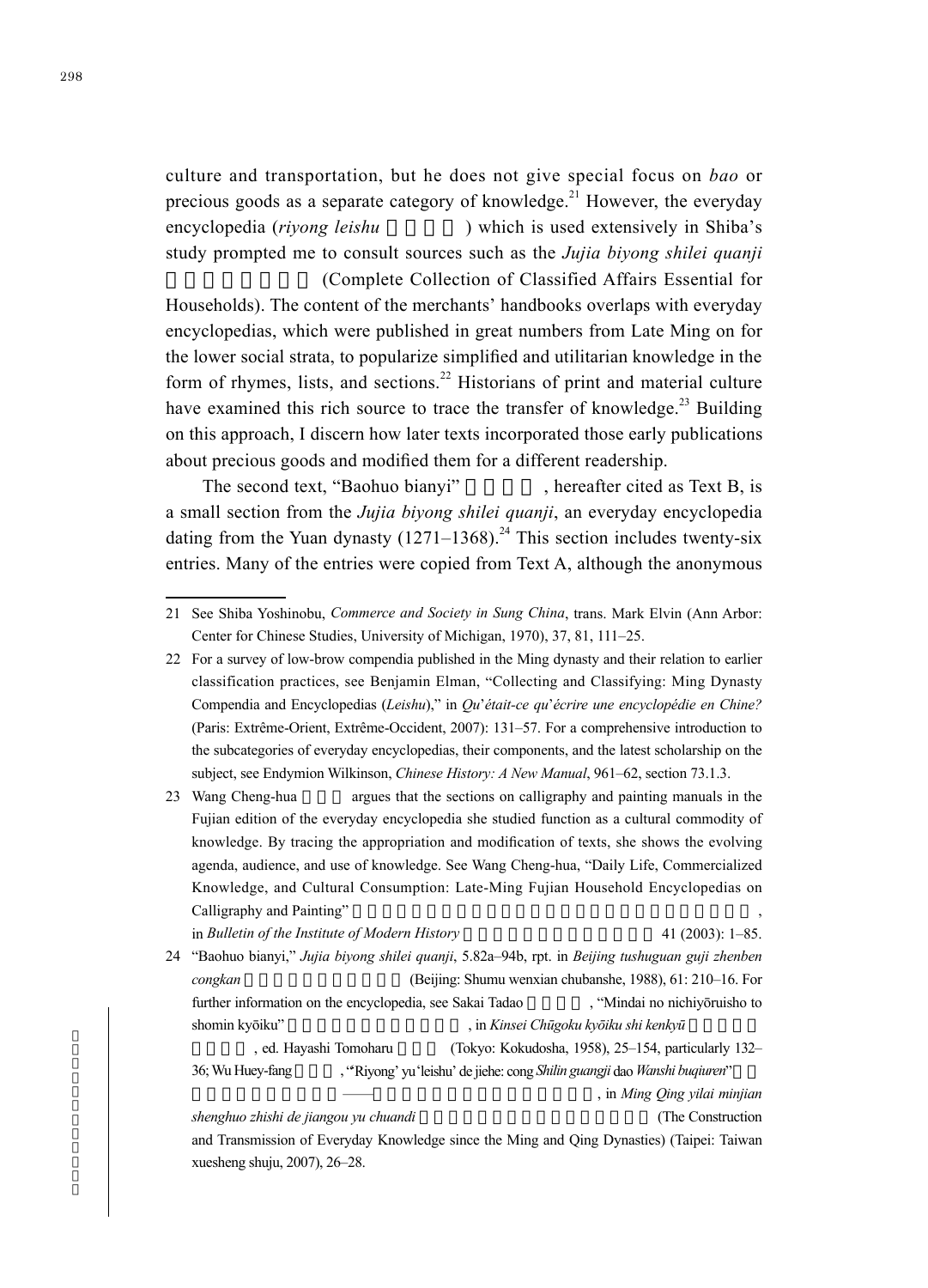compiler significantly edited many of them and added new items such as amber. One page, illustrated with simple drawings of pearls, stands out in this otherwise truncated version. I argue that the modification of both order and content of the entries reveals the altered preference and perception of precious good of the time.

The third text is a chapter entitled "Zhenqi lun"  $-$  hereafter cited as Text  $C$  — in the *Gegu yaolun* (Essential Criteria of Antiques).<sup>25</sup> The book in its entirety was compiled by Cao Zhao  $(h. 14th c.)$  and dates from 1387 or 1388.<sup>26</sup> "Zhenqi lun" consists of forty-three entries, fourteen of which are not included in the other two texts, and two of which can be seen in Text B but not Text A. "Zhenqi lun" includes lots of material copied from Text A, however, Cao Zhao's *Gegu yaolun* is a compendium, of which Text C is just a small section. The book also borrows from texts written by cultural elite, such as the paragon of literati connoisseurship manuals, *Dongtian qinglu ji* by Zhao Xihu  $(H. 1180-1240)$ , a royal descendant of the Southern Song dynasty.27 Compared to Texts A and B, the *Gegu yaolun* in its entirety integrates handbooks from a much wider range of rhetorical registers. In the preface, the compiler Cao Zhao explicitly states his purpose, approach, and intended audience:

Whenever I came upon an object [of interest], I would search through all the books and illustrated catalogues [at my disposal] in order to trace its origin, evaluate its quality, and determine its authenticity before I move onto another. Even when I grow old, I still never get tired of it. My only concern is that my research may not be thorough enough. I often see young people from affluent backgrounds who are engaged in this lofty pursuit, but unfortunately lack discernment, despite for their genuine interest. Now I have selected subjects for discussion such as

26 The *Siku quanshu* edition is based on a copy owned by Kong Zhaohuan , a 71st generation descendant of Kongzi. For details, see Meng Yuanzhao , "A Comparative Study of Cao Zhao's *Gegu yaolun* and Wang Zuo's *Xinzeng Gegu yaolun*" palace Museum Journal 128 (2006.6): 82–94; Percival David, *Chinese Connoisseurship*, xliv–lvii. 27 Zhao Xihu, *Dongtian qinglu ji*, in *Dushuzhai congshu* , *Ding ji* . Woodblock edition prepared by Gu Xiu in Qing Jiaqing *jiwei* , i.e. 1799.

<sup>25</sup> Cao Zhao, "Zhenqi lun", *Gegu yaolun*, 2.6b–17a, rpt. in *Yingyin Wenyuange Siku quanshu*, 871: 99–105. The English translation is available in Percival David, trans. and ed., *Chinese Connoisseurship: The Ko Ku Yao Lun, The Essential Criteria of Antiquities* (New York: Praeger, 1971).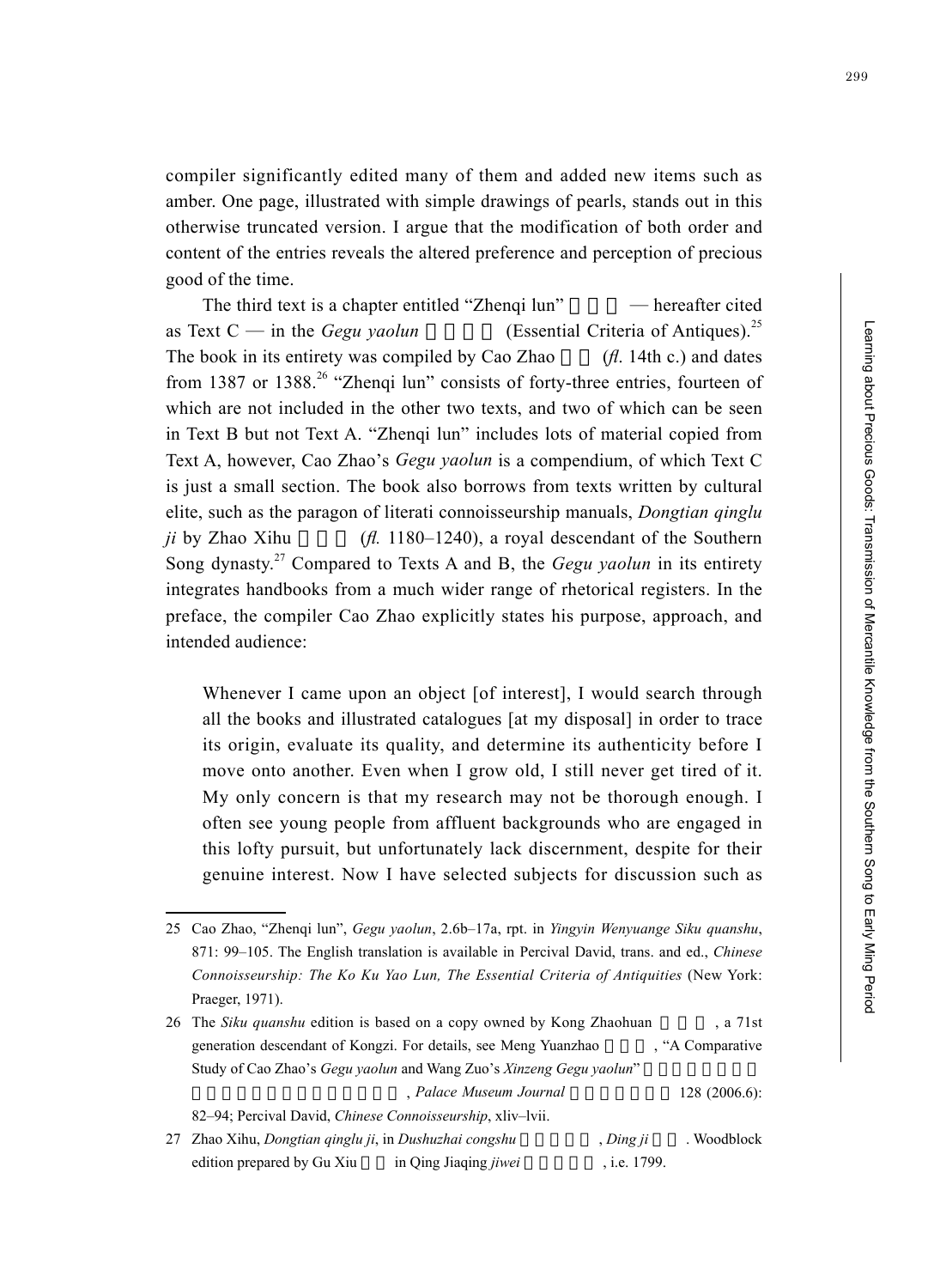ancient bronzes, calligraphy, paintings, and other rare objects. I have differentiated them by quality and authenticity and arranged them in sections and categories, under the title *Gegu yaolun*. 28

 $29$ 

Cao Zhao aims to provide useful information to new collectors based on his own experience, which had been accumulated from both cross-referencing of existing texts and years of dealing with artifacts. The interpretation the practice of antique-collecting as a lofty pursuit fits the agenda of the literati discourse, which was constructed in Zhao Xihu's *Dongtian qinglu ji*. I could not find any such agenda of aestheticization and moralization in either Text A or B. Thus, the chapter "Zhenqi lun" is somewhat incongruous to the descriptive accounts that Cao Zhao transcribed from the literati's connoisseurship manuals, most notably, *Dongtian qinglu ji*. Moreover, the royal descendant Zhao Xihu never mentions the monetary value of the items he describes. The term he used is "precious" (*gui* ), which denotes superiority, usually in the context of an object's rarity. However, the key term of evaluation in "Zhenqi lun" is still "valuable" (*zhiqian* , literally "worth [a lot of] money"), a straightforward vernacular bi-syllabic term noting the price of objects. The fact that this term only frequently appears in one section (Text C) of *Gegu yaolun* confirms the eclectic textual sources of the whole compendium and the non-elite origin of "Zhenqi lun." The compiler of Text C has removed the verses at the beginning of each entry in Text A. He has also significantly edited the everyday language full of commercial jargon into a concise prose.

On the one hand, the common passages in all three texts suggest that the compilers were fascinated with price, potential customers, and the practical usage of goods, rather than their symbolic or intellectual value. They prioritize gold, silver, gems and precious materials above painting and calligraphy. I will explain the significance of several kinds of modification. First, the categories moving upward or downward probably indicate which goods were particularly valued in the market at the time of compiling the text. To explore this further, I choose to analyze the categories of jade and gold/silver, which were placed almost at two extremes of cultural hierarchies in different historical periods.

<sup>28</sup> My translation, based on Percival David, trans. and ed., *Chinese Connoisseurship*, 3.

<sup>29</sup> Cao Zhao, *Gegu yaolun*, in *Yingyin Wenyuange Siku quanshu*, 871: 86.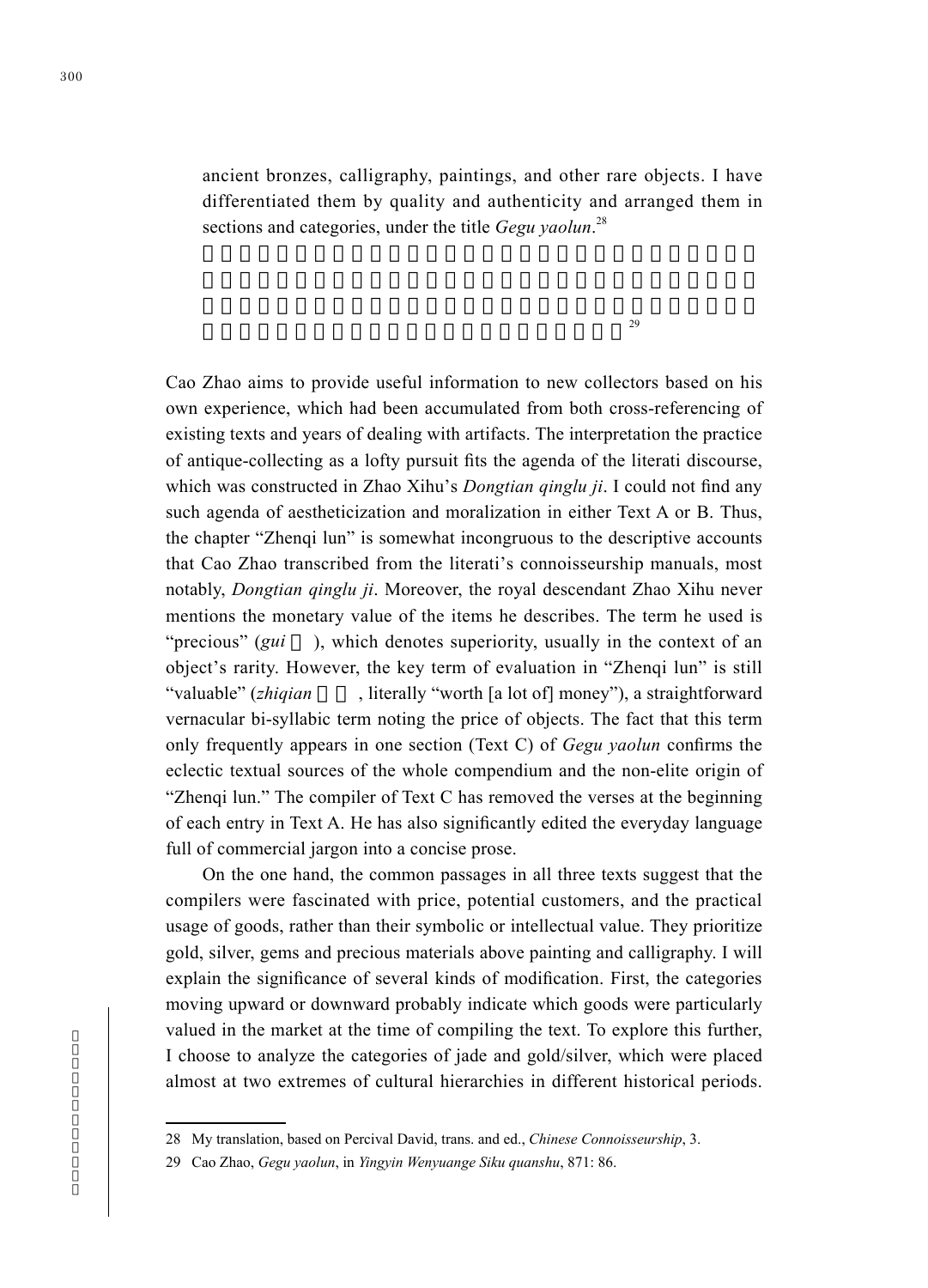Second, I investigate how the omission or addition of information in later texts is resulted from the descriptions of empirical experiences or changes in preference. Apart from scrutinizing the entries on jade and gold/silver, I also examine a third category, pearls, as an example of artifacts from regions beyond China proper. Taken together, the three texts reveal the distinct articulation of knowledge of precious goods in different historical periods.

# **2. Jade**

Jade occupies almost the same top rank among all goods, probably due to the enduring reverence it has been given in Chinese culture.<sup>30</sup> The entries on jade in the three texts show the different principles used by the compilers to distinguish between categories and transmit their own experiences in response to distinct epochal demands for commercial knowledge.

#### **Text A**

The organization of information about jade in Text A is probably shaped by the book's purpose — to provide commercial advice. The whole first *juan* consists of eight entries including jade, but it was arranged using inconsistent subdivision criteria. Material, color, shape, function, etc. all play a role in dividing the entries, as if the eight accounts together function as a primer to familiarize readers with these qualitative aspects, which will help them to classify jade-like goods. After the first entry, "Heirloom seal of the empire"

<sup>30</sup> The section on jade is the highest ranked in both Texts A and C, and only second to the section on gold and silver in Text B. On the lasting symbolic significance of jade in Chinese history, see Berthold Laufer, *Jade: Its History and Symbolism in China* (New York: Dover Publications, 1989), 1–189. See also Jessica Rawson, *Chinese Jade: from the Neolithic to the Qing* (London: British Museum Press, 1995). There are voluminous texts expounding on various aspects of the knowledge about jade in pre-modern China. The technical categorization goes back as early as *Kaogong ji* (Artificer's Record), rpt. in *Guoxue jiben congshu sibai zhong* (Taipei: Shangwu yinshuguan, 1968), 61–67. Jade wares had been highly charged with ritual and political significance and generations of scholars had been expounded on jade in the context of ritual studies. Moreover, Song Yingxing (b. 1587) briefly touches upon the natural source of jade in his *Tiangong kaiwu* . For English translation of the book, see Song Yingxing, *T*'*ien-kung k*'*ai-wu: Chinese Technology in the Seventeenth Century*, trans. E-tu Zen Sun and Shiou-chuan Sun (University Park and London: Pennsylvania State University Press, 1966), 300–04. Yet none of these approaches focuses on the mercantile value of jade.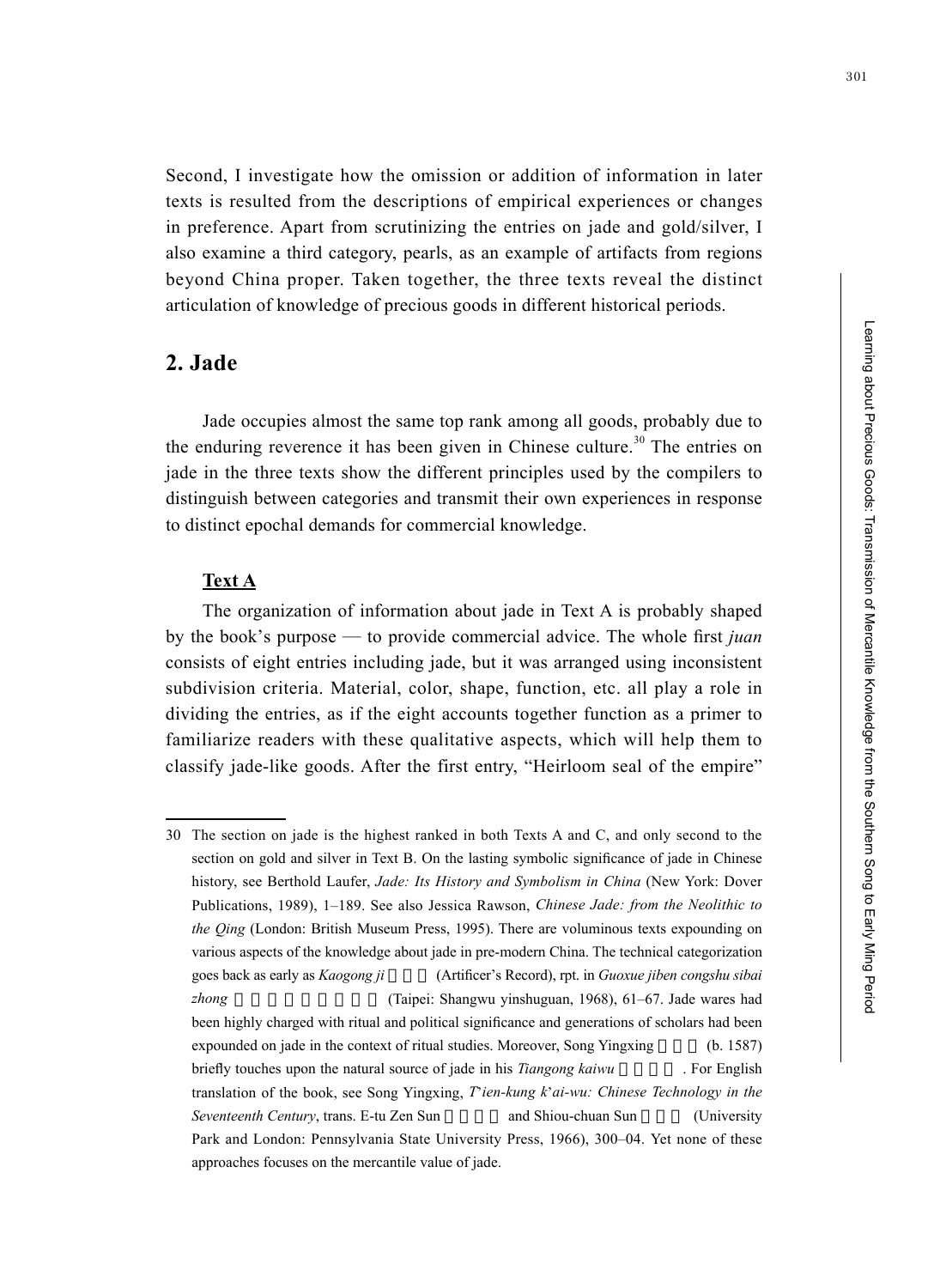(*chuan guo bao* ) about a certain legendary imperial seal, which serves as a preface but contains no commercial details, the second entry immediately provides a concise overview of "Jade wares" The next two entries, namely "False jade" and "Ancient jade," focus on the authenticity and dates of antique jades. The color of the material is the criterion used to distinguish "green jade" from "black jade" . The section on jade ends with two entries on the functional forms of jade, "Jade belt" and "Jade hairpin" The verse at the beginning of each entry summarizes the content in vernacular mnemonic phrases.

The compiler of jade entries in Text A prioritizes the specific information that is needed in order to gain commercial profit, rather than knowledge that helps increase the reader's comprehension. Since the content is not arranged in a systematic manner, it makes the section look rather disjointed, like a collection of miscellaneous jottings about such merchandise. Firstly, the author cuts out any information about the regional origins of different types of jade. Instead, local provenance and regional markets are given prominence in his introduction to specific jade projects. For instance, when Text A singles out "Jade belt" as a category of goods for discussion, which is not included in Text B or C, it documents the rarity of "snow white flat belt" in the markets of the Southern Song capital: "Snow white flat belts seldom appear at street markets. There are only two or three [circulating] in the officialdom. They are usually bestowed to princes for their disposal"

有,官中止有兩三條,多賜與親王使 .  $^{31}$  The knowledge about its use at court suggests that the compiler had access to information that merchants had when they traded with or for the court. In the entry on "Black jade", the narrator even tells a story about a coerced purchase took place in the capital:

Back in the reign of Qiandao (1165–1173), a person from Sichuan carried a black rock stored in a basket of grass. He begged for a living in the capital city. Later Liu Furen from the jade workshop in the First Treasury had someone smashed the rock on the ground and bought it with little money before driving the person back to his hometown....

後被甲庫玉作劉夫人令人擲石于地攧碎,用錢些小收之,令此人歸

鄉……。<sup>32</sup>

<sup>31</sup> *Baibao zongzhen ji,* 1.4a–b, in *Siku quanshu cunmu congshu, zibu*, 78: 789.

<sup>32</sup> *Baibao zongzhen ji,* 1.4a, ibid.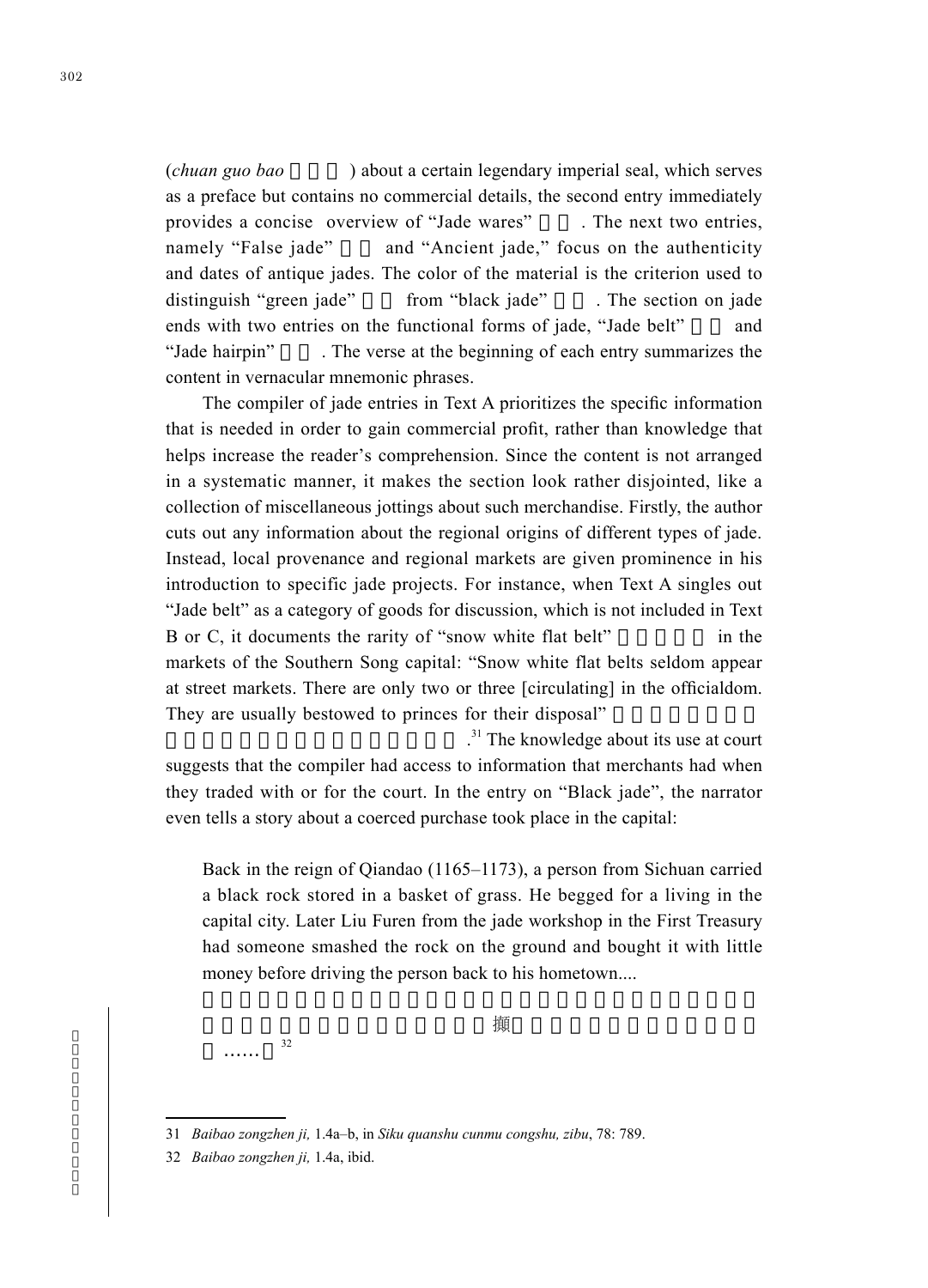This story provides some significant information. Text A was probably compiled after the end of the Qiandao reign (1165–1173). During the early days of the Southern Song dynasty, the court had a department of treasures and workshops called *jiaku yuzuo* , to which the jade workshop (*yuzuo* ) was probably attached.<sup>33</sup> The author's familiarity with the court and its capital city is further confirmed by the discursive division of the market into the provincial parts and the cosmopolitan area.<sup>34</sup> "If the green jade has a rock-like pattern, it is not good. It is a good in inferior quality good.<sup>35</sup> The categories mentioned above are often sold to provincial officials. It's hard to find clients here"

 $36$ . The spatial awareness here is driven by the groupings of clientele. The stylistic or formal awareness is also closely tied with an explicit sales agenda.

As a categorizing criterion, the kinds or forms of jade wares play a different role in the three texts, constituting the main difference in how the entries about jade are structured in each of them. The entries in Text A list specific kinds of jade accessories under subcategories. For example, ancient jade is often used to make a "hanging ring, disc, arm rest, fish tally, swordguard, etc. Snow white with ancient [dirt] scars, especially blood red stains, is  $\mathbf{t}$  he best"  $\mathbf{t}$ 

 $\mathcal{L}_{\mathcal{A}}$  $37$  In the compiler's view, however, the marketability of jade

. See Li Xinchuan , *Jianyan yilai chaoye zaji assembly*.

ed. Xu Gui (Beijing: Zhonghua shuju, 2000), 17: 385, entry 453 " Yuqian jiaku"

34 The compiler mentions another court treasury called *gezi ku* in an entry about an ink slab made of antique tile. See *Baibao zongzhen ji*, 3.5a, "Wa yan", in *Siku quanshu cunmu congshu, zibu*, 78: 795. *Gezi ku* is recorded as a department in the Southern Song palace compound in Hangzhou. See Sishui qianfu (i.e. Zhou Mi ), *Wulin jiushi* (Hangzhou: Xihu shushe, 1981), 7: 119; *Song shi* (Beijing: Zhonghua shuju, 1977), 173.12419...

37 *Baibao zongzhen ji*, 1.2b–3a, in *Siku quanshu cunmu congshu, zibu*, 78: 788–89. For an extensive taxonomy of personal jade ornaments in early China, see Berthold Laufer, *Jade: Its History and Symbolism in China*, 194–293. For the fascination with red-brown stains on ancient jade, see James C. Y. Watts, *Chinese Jade from Han to Ch*'*ing* (New York: Asia Society, 1980), 28. For a chemical study of color stained jade, see Wang Changsui "Lingjiatan guyu shouqin jizhi fenxi" , in *Keji kaogu jinzhan* 

 $(Beijing: Kexue$  chubanshe, 2013), 126–34.

<sup>33</sup> "The First Treasury was established in the Shaoxing Reign (1131–1162). When the official bureau could not provide the paintings or decorative artifacts needed in vehicles, they were obtained from the First Treasury. Thus, exceptionally skillful artisans gathered there"

<sup>35</sup> It is not entirely certain if *mao huo* means fake or just poor quality goods.

<sup>36</sup> *Baibao zongzhen ji,* 1.3b, in *Siku quanshu cunmu congshu, zibu*, 78: 789.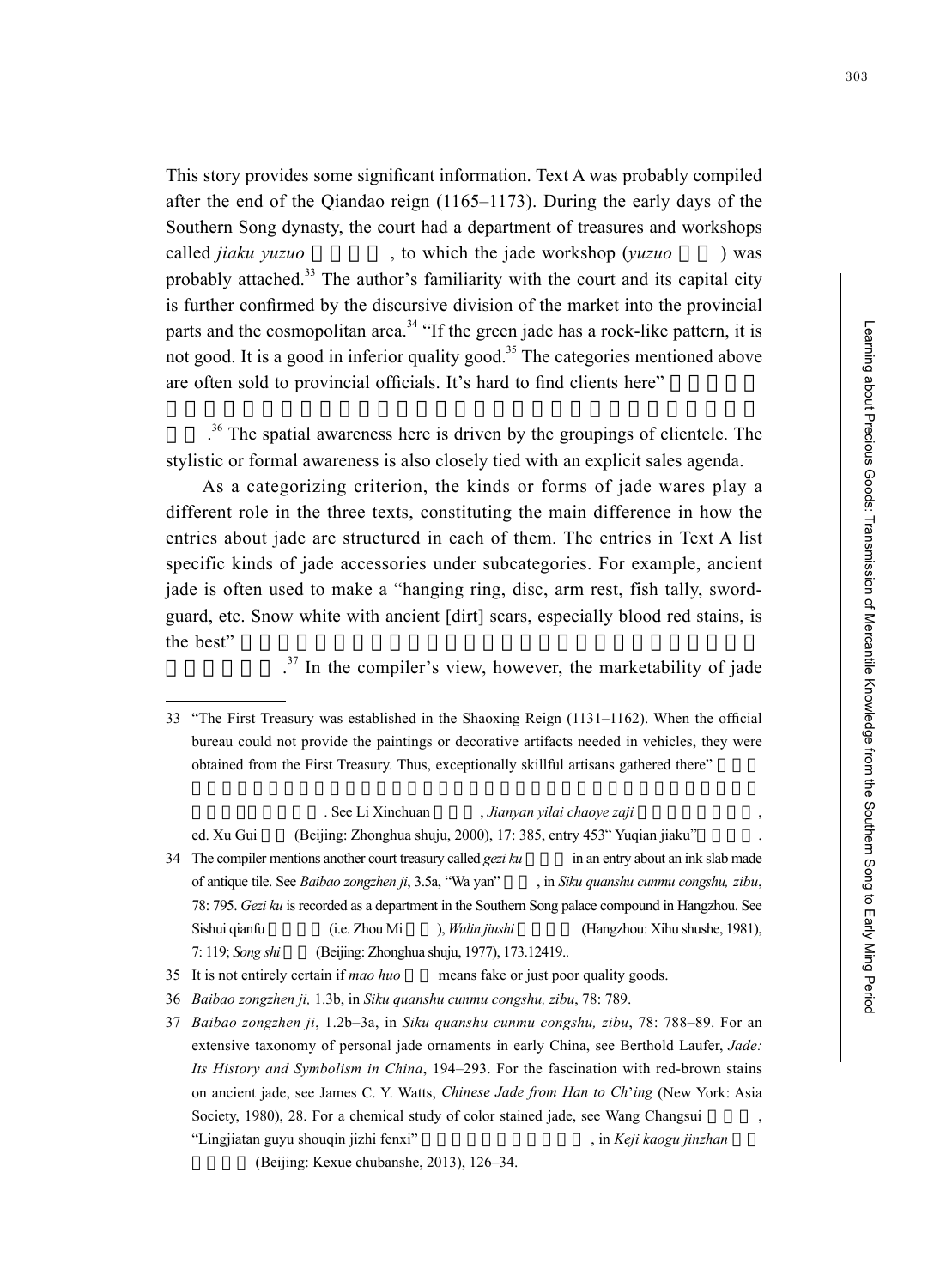wares not only depends on their material, but also their shapes and decorative patterns. The mercantile advice given about green jade shows which forms of jade wares were most popular in the capital city's central market: "If the color is lovely and the design and the execution is fine, you can find many customers for wine cups and bowls, or miscellaneous articles such as belts and straps, and hanging rings"

 $\mathcal{M}(\mathcal{M})$  , we are the set . The set of . <sup>38</sup>. The most conspicuous part of this book's commercial advice concerns pricing and targeted customers, which can be found near the end of many such entries. The urge to share up-to-date information about the market shapes the structure of Text A, making it more akin to occasional reflections than any considered summary of knowledge.

#### **Text B**

In contrast with the straightforward yet disjointed commercial advice provided by Text A, the entries on jade in both Texts B and C are more comprehensive treatises, as they apply consistent criteria to categorizing goods. Text B classifies jade by its color: "White jade" , "Ancient jade" "Dark green jade" , "Yellow jade" , "Black jade" are just subentries with only a few lines.<sup>39</sup> Text C ranks four kinds of jade according to the quality of their material, namely "Ancient jade", "Sand jade" , "False jade" and "Jade-like rock" . Nonetheless, the more organized the entries are, the more elevated the language, and the less local and direct commercial information is provided. The introductory entries on "Jade wares" in Texts B and C gloss over much of the information that Text A carefully discusses in its subcategories. Most of the vernacular verses about jade has been removed from Text B and none appears in Text  $C<sup>40</sup>$ There is significantly less commercial advice in Texts B and C. In fact, even though Text C retains the comment "valuable" (*zhiqian* ), it gives little explanation about this.

The information about the jade market recorded in Text A was modified as compiler of Text B considers such knowledge irrelevant to the contemporary

<sup>38</sup> *Baibao zongzhen ji*, 1.3b, in *Siku quanshu cunmu congshu, zibu*, 78: 789.

<sup>39</sup> Regarding the colors and types of jade, see S. Howard Hansford, "The Material and Its Sources," in *Chinese Carved Jades* (London: Faber and Faber, 1968), 26–48. See also James Watts, *Chinese Jade from Han to Ch*'*ing*, 26–30.

<sup>40</sup> *Baibao zongzhen ji*, 1.2b–4b, in *Siku quanshu cunmu congshu, zibu*, 78: 788–89.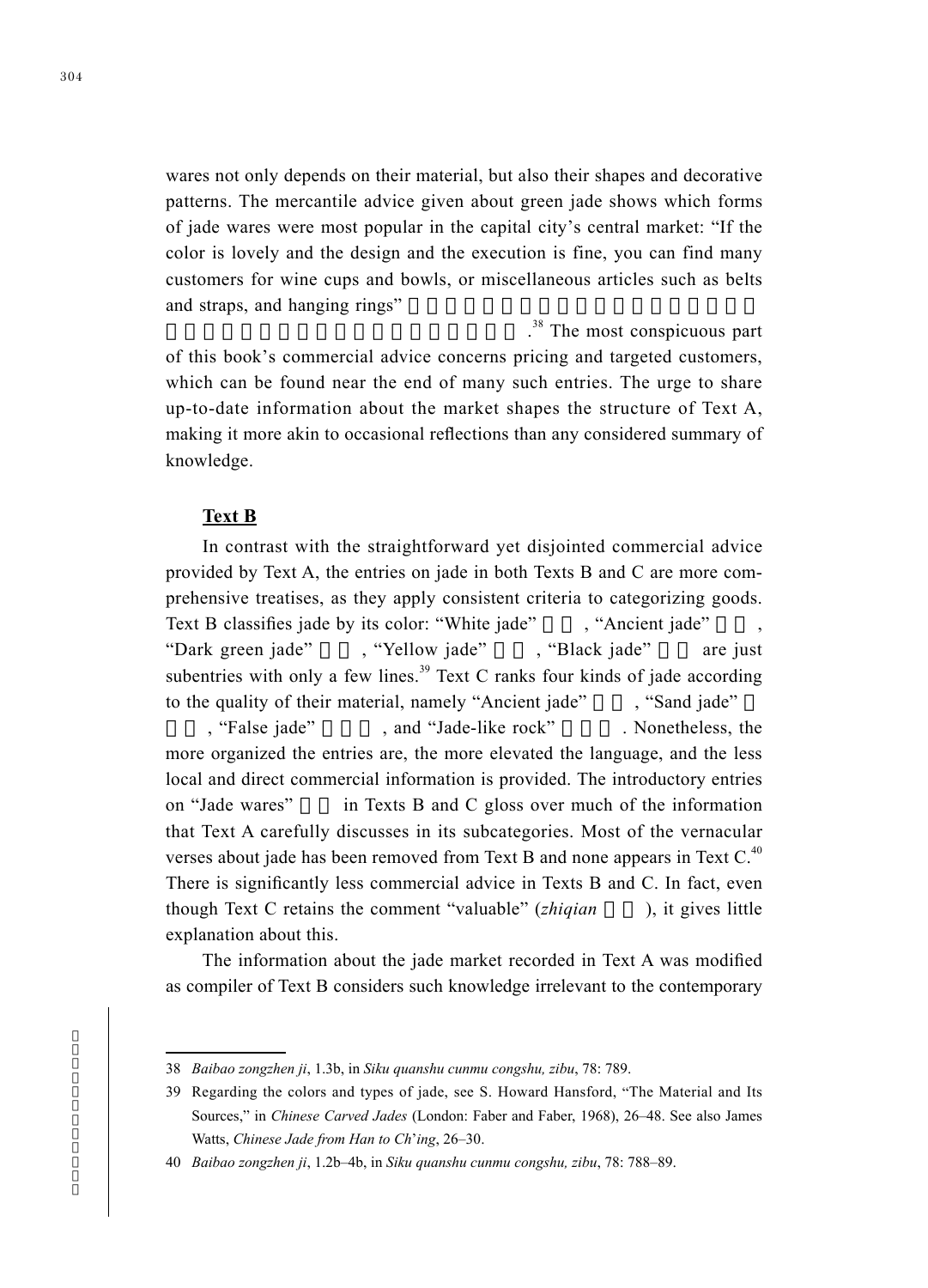situation in the Yuan dynasty. For instance, the entry on "Green jade"

 in Text A begins with a verse in the form of a heptasyllabic quatrain, before discussing how to rate an item according to color: "When appraising jade, [one should know that] there are several ranks, ranging from [the ones with] an unbroken green pattern as top-ranked, to the dark green ones at the bottom." 凡看玉亦有數等,上至不斷青,下至碧綠色 . <sup>41</sup> This brief classification

coincides with a one-line comment in Text B. "Dark green jade: if the color is lovely, it's exceptional. Ranging from [the ones with] an unbroken green pattern as top-ranked, to the dark green ones at the bottom. Deep green, mid green and pale green ones are in between. White ones are the cheapest"

顏色 伶絕品。上至不斷青,下至碧綠色。深綠色、青色、菜色分

 $\mathcal{L}_{\mathcal{A}}$  $^{42}$  Text B also mentions the types of jade which cannot be found in Text A, and are even inferior to dark green jade, presumably unsaleable in Late Song. In brief, Text B is less concerned with providing immediate commercial advice about specific kinds of jade goods than offering ways to evaluate them using a set of different criteria.

Text B goes into great lengths to explain the importance of design in deciding the commercial value of jade items, though the entries on jade are arranged according to color in this text. In comparison to the fragmented information about specific kinds of jade wares in Text A and the total absence of any such discussion in Text C, the introductory entry "Jade wares" in Text B pays close attention to the kinds of goods made from jade in a long list of tableware, accessories, and jewelry:

[Jade wares include] Plates, wine cups, bowls, pots, etc. If a piece has a handle, it should have a hole larger than a thumb in order to be considered a saleable article. It [Jade] is also used in belts, hanging rings, cap buttons, handkerchief rings, nuts on a certain part of a sword (?), and nuts on a Qin zither. Jade sword grips should be thick and long in order to be regarded as articles of value. It is also used in making accessories such as headpieces, jade forehead pieces, jade hairpins, jade combs, phoenixshaped jade ornaments, jade rings, jade boxes, jade flowers, jade pendants, jade buckles, and the five miscellaneous items.

<sup>41</sup> *Baibao zongzhen ji*, 1.3b, in *Siku quanshu cunmu congshu, zibu*, 78: 789.

<sup>42</sup> *Jujia biyong shilei quanji*, 5.86a, in *Beijing tushuguan guji zhenben congkan*, 61: 212.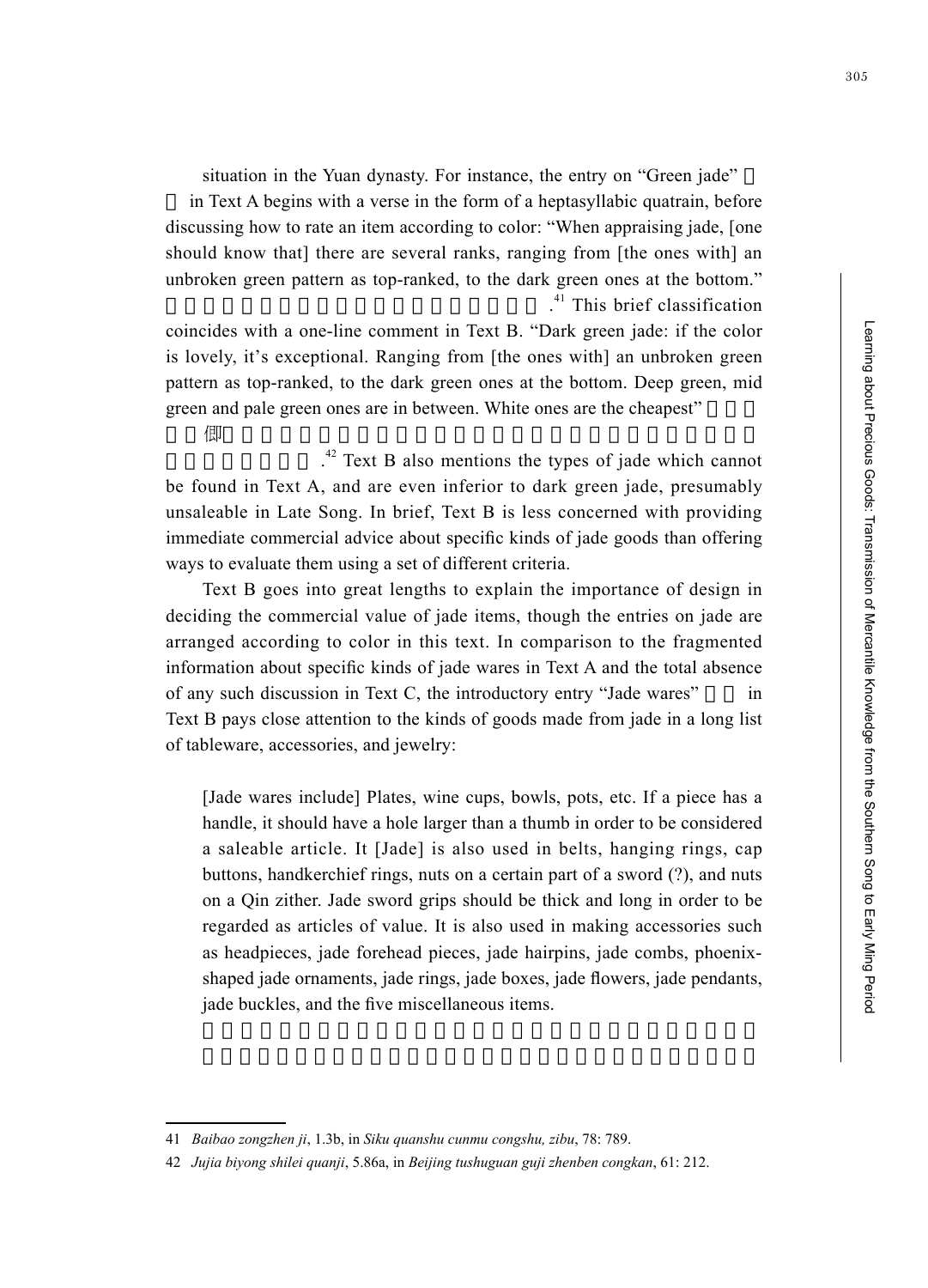This list incorporates the kinds of goods mentioned in Text A but is substantially more diverse than that. The additional information explains why certain types of jade were so popular. Some jade gemstones used for decoration had to reach a certain size in order for merchants to sell them as independent pieces. Contemporary design, as Text B notes, was considered the most desirable.<sup>44</sup> Older wares were evaluated based on their potentials to be reused: "Contemporary design is the best. Pieces produced in the past are only valuable if they meet the right standard. Don't bother with those that are not suitable for modification"

 $\mathcal{L}_{\mathcal{A}}$  $45$  As the long list shows, the author is most interested in using jade materials to produce new items in various contemporary designs. The value and price of jade wares depended on the quality of the raw material, which was evident in the color of the pieces and the quality of their workmanship.

### **Text C**

The profusion of fake goods on the market had a major impact on quality in later periods. The problem of forgery does not loom large in either Text A or B, but this issue preoccupies half of the four entries about jade in Text C. What distinguishes Text C from the others is its particular attention to the spectrum of quality, ranging from high quality jade to faux jade. On the one hand, the author mentions "sandy jade" which is even more rosy and richer than white jade. On the other hand, he carefully differentiates "jade-like rock"

, which is an umbrella term for several kinds of rocks that are similar to jade but were unmentioned in the earlier texts:

(Hong Kong: Chinese University of Hong Kong, November 23–27, 1998).

 $43$ 

<sup>43</sup> *Jujia biyong shilei quanji*, 5.85a–b, in Beijing *tushuguan guji zhenben congkan*, 61: 212. For a brief introduction of exemplary categories of the jade artifacts mentioned, see Yang Boda , "Song Yuan Ming Qing sichao yuqi wenhua mianmianguan"

<sup>.</sup> Zhongguo meishujia wang, accessed October 20, 2016, http://jifa.meishujia.cn/ index.php?act=app&appid=4096&mid=3503&p=view&said=98. The abridged version of the article was originally presented at the Third International Conference on Ancient Cultures of South China and Neighbouring Regions

<sup>44</sup> For an illustrated discussion of jade artifacts in the distinct "Yuan style," see James Watts, *Chinese Jade from Han to Ch*'*ing*, 18–22.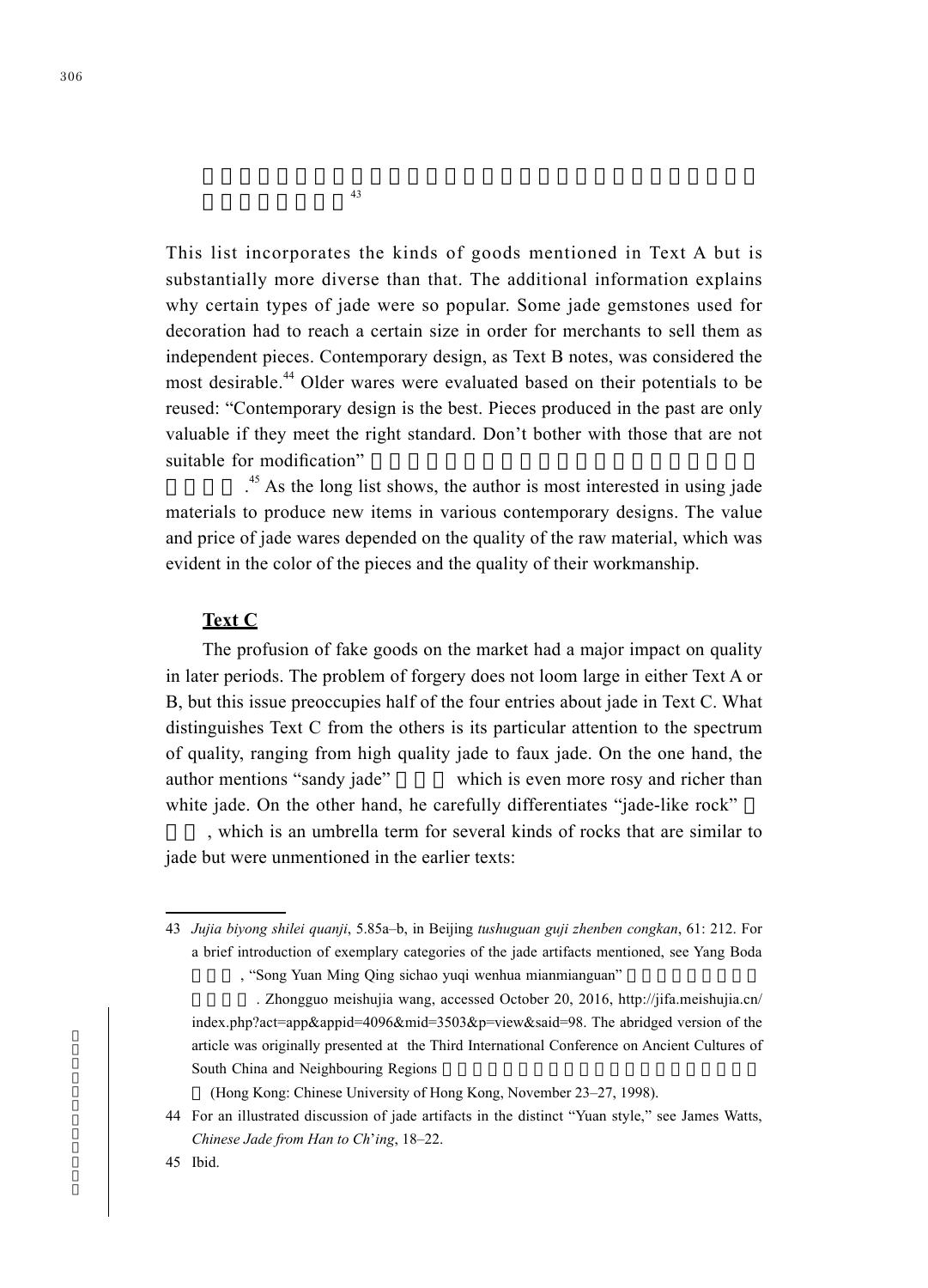Rock from the Mao mountains is whiter and more lustrous; water rock is cool white, some has a pattern etched into it by running water, and some has the color of rice. The good ones are similar to real jade. You cannot even carve a mark on them with a knife. After all, they have the same attributes as rocks, which are neither soft nor malleable. You should examine them carefully.

 $46$ 

This entry also shows the broad organizing principle used in Text C, that we will see again in the sections on gold/silver and pearls. Like other categories of precious goods in Text C, the entries on jade usually begin with information regarding their geographical origins. By elevating the language register and eliminating colloquial terms, the opening entry, "Jade wares"  $\cdot$  in Text C, summarizes the scattered snippets of information from Text A. The compiler uses his favorite criterion — color — for classification in this section: "White jade", "Yellow jade", "Dark green jade", "Ink colored jade"

, "Red jade", "Green jade" and "Vegetable/pale green" are the subcategories that the compiler breaks down into based on the visual (mostly chromatic) quality of the jade, before ranking them accordingly. Yet the author, Cao Zhao, does not care to provide any systematic knowledge about jade. He pays much more attention to the specific practice of falsification, which was damaging the quality of jade merchandise at the time of publication.

In summary, the sections on jade show some distinct structural principles and primary concerns specific to the eras when Texts A, B, and C were compiled. The elaborate entries in Text A almost assign equal importance to issues of form, color, and date, yet all these features were included simply to give tactical advice about finding customers. Text B is much more focused on providing comprehensive knowledge about the material and its contemporary design in the Yuan dynasty. Text C is particularly concerned about forgery, which may suggest an increasing number of adulteration incidents in the trade of jade, or at least a rising awareness about the problem during the Ming dynasty. The entries on jade show the potential for further developing such diverging strategies when transmitting knowledge about precious goods.

<sup>46</sup> Cao Zhao, *Gegu yaolun*, 2.8a–8b, in *Yingyin Wenyuange Siku quanshu*, 871: 100.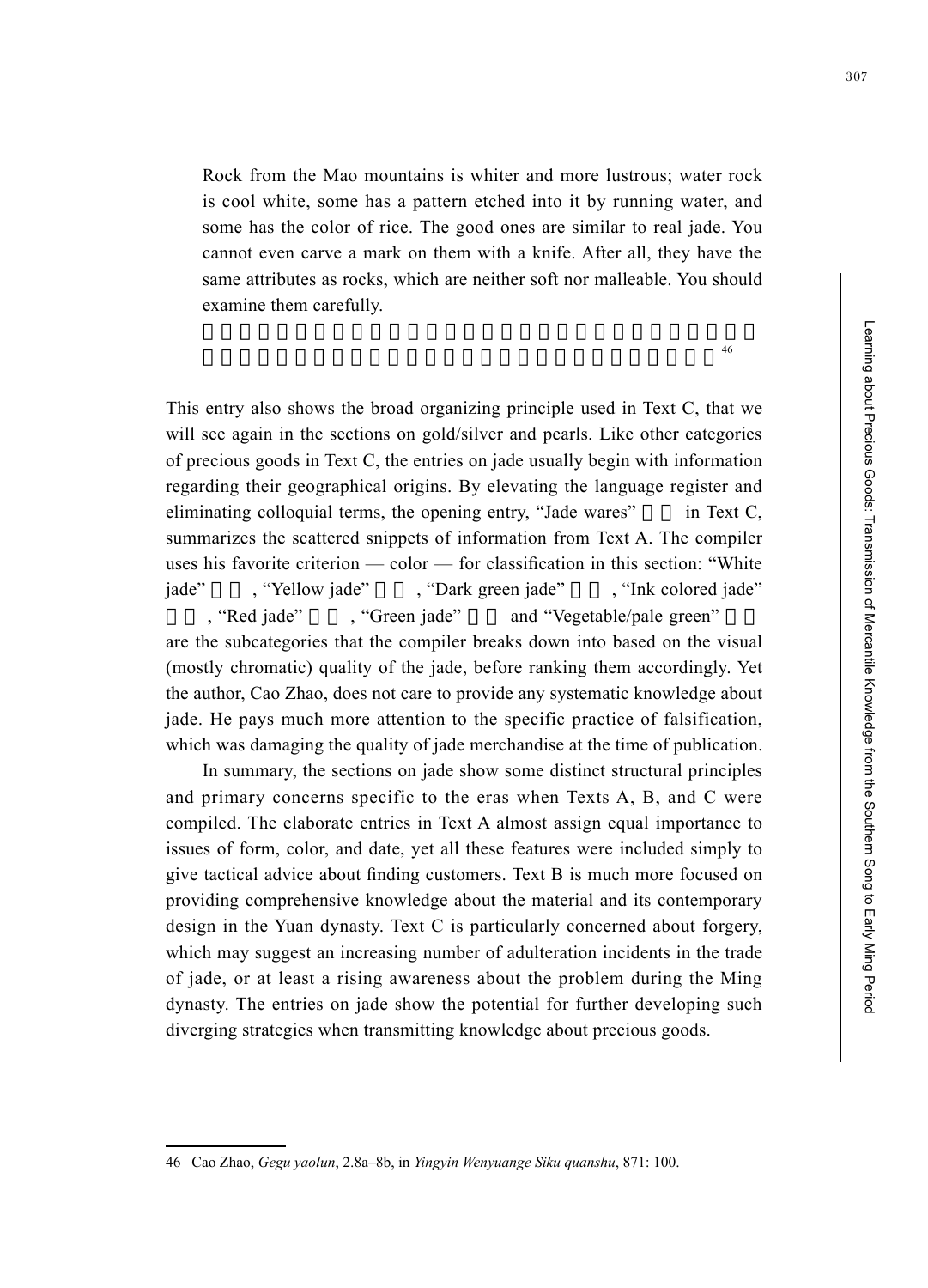# **3. Gold and silver**

The transcription of mercantile knowledge about gold and silver provides further insights into each period's characteristics, in terms of both consumers' market preferences and some specific traits of goods selected for in-depth discussion.47 The positioning of gold and silver in the three texts may imply their different status amongst all precious goods.

#### **Text A**

Two entries on gold and silver in the *Baibao zongzhen ji* can be found at the beginning of the fourth *juan*, following the first three *juan* which discuss jade, various beads, and precious rocks respectively. These two entries contain only information that would be most useful to merchants as practical advice while leaving the rest out. The entries also function as placeholders by referring to a lost text entitled "Jinyin lun" (Treatise on Gold and Silver), which might have enumerated a list of precious metals of different purity. Thus, the short entries in Text A suggest a larger pool of handbooks compiled for merchants. The following is the entry on "Gold" (*jinzi* ):

> Rub [the gold] on a rock to see its level of quality. Hold it [the gold] in your hands and evaluate its authenticity based on its weight. The goods must be cut open [and examined] before deciding on their price. The detailed discussion in the "Treatise" left nothing untold.

Golden treasure is one of the eight Buddhist treasures.<sup>48</sup> I skip it, as the

<sup>47</sup> We can find brief technical descriptions of gold and silver in Li Shizhen, *Compendium of Materia Medica (Bencao Gangmu)*, trans. and annot. Luo Xiwen (Beijing: Foreign Language Press, 2003), vol. 8: "The Category of Metals, Stones and Minerals," 902–910. Regarding the information about mining, assessment, forging technique of gold and silver, see *T*'*ien-Kung K*'*ai-Wu*, 235–47. However, both texts came after the handbooks examined in the current study. For references of gold and silver before the Song dynasty, see Joseph Needham, *Science and Civilisation in China*, vol. 5, pt. II (Cambridge: Cambridge University Press, 1974), 47–54.

<sup>48</sup> It is unclear whether the "gold treasure" here means seals used by the royal family of the Song dynasty or golden artifacts decorated with Buddhist symbols. See *Song shi*, 154. 3581–90. See also Qi Dongfang , "Zhongguo gudai jinyinqi gaishu"

器概述 , in *Zhongguo meishu quanji*: *jinyinqi boliqi* 中國美術全集.金銀器玻璃器 (Hefei: Huangshan shushe, 2010), 18.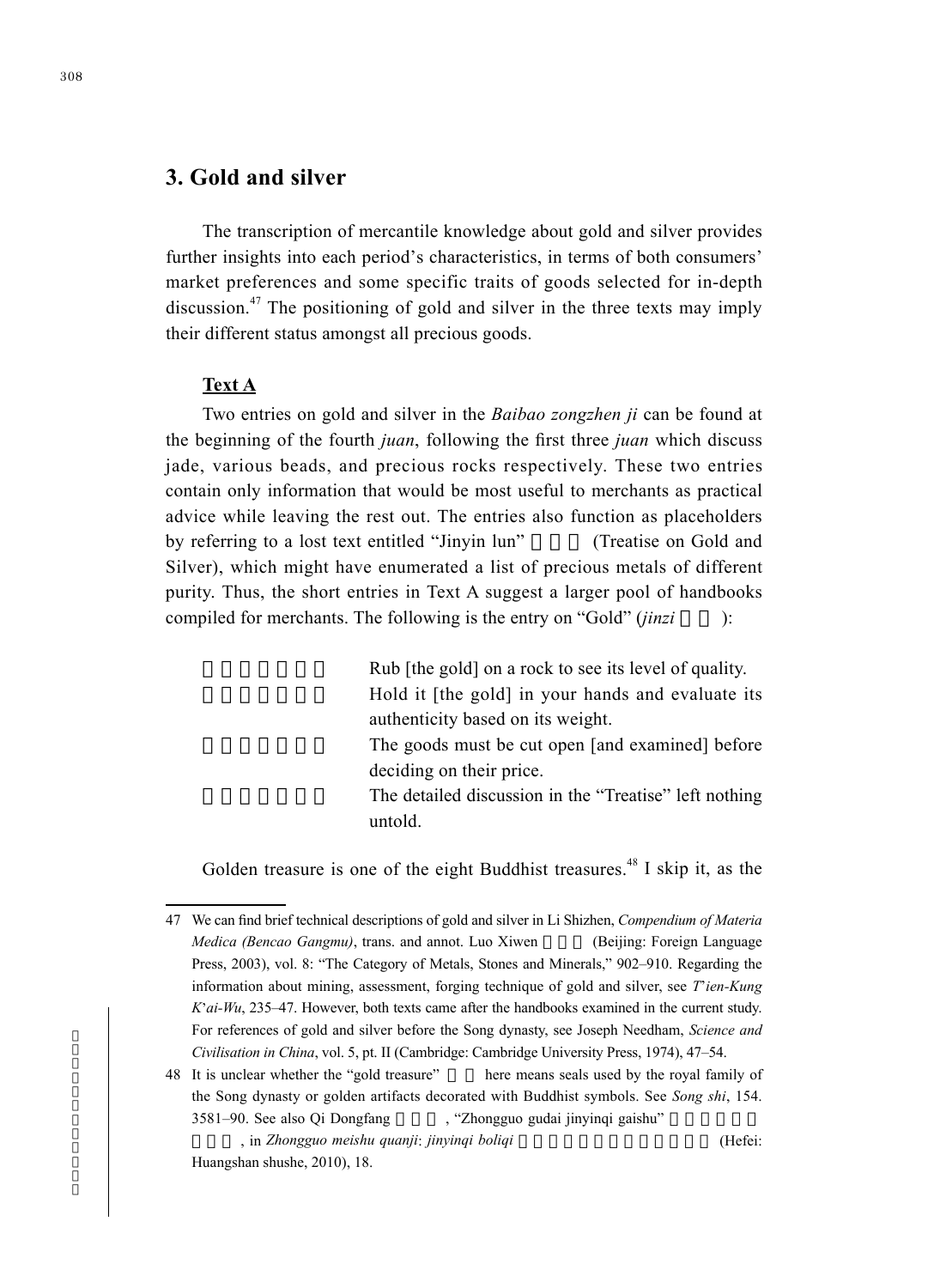"Treatise on Gold and Silver" elaborates on it. If you have plates and wine cups with inlaid beads and seven treasures, sell them to specific clients.

 $49$ 

Besides referring to the missing treatise on gold and silver, this entry also implies a now-lost pool of knowledge on categorized goods and related texts that aimed to explain them. For example, we only learn that "Golden treasure"

is one of the "eight treasures" but are not sure about their content. Here, the recommended method of appraisal is to cut open the merchandise so as to ensure profitable pricing.

The entry on silver, entitled "Silver ingot", illustrates more vividly the explicit agenda of this mercantile advice. Again, the verse and the prose single out specific categories of goods and stress the need to target particular clients:

> A clear patterned ingot with a fine cut, is of high purity.

> An impure core and *zhi pi* [a kind which looks as if it is wrapped in paper-thin layers?] are sunken at four corners.

> The details of high and low quality silver can hardly be exhausted.

> There is no tiny mistake in the "Treatise (on Gold and Silver)."

As for how to appraise the purity of silver ingots ranging from one hundred *fen* to sixty *fen,* the "Treatise on Gold and Silver" has already explained in detail. Silver ingots of a dull white color, which have small holes, are inferior. They are mostly *zhi pi*. When you handle a piece of silverware, first feel its hardness. If the color is good, it's good. If you have gilded incense plates fashioned with open work and wares alloyed with gold, sell them to specific clients.

<sup>49</sup> *Baibao zongzhen ji*, 4.1a, in *Siku quanshu cunmu congshu, zibu*, 78: 795.

<sup>50</sup> *Baibao zongzhen ji*, 4.1a–b, in *Siku quanshu cunmu congshu, zibu*, 78: 795.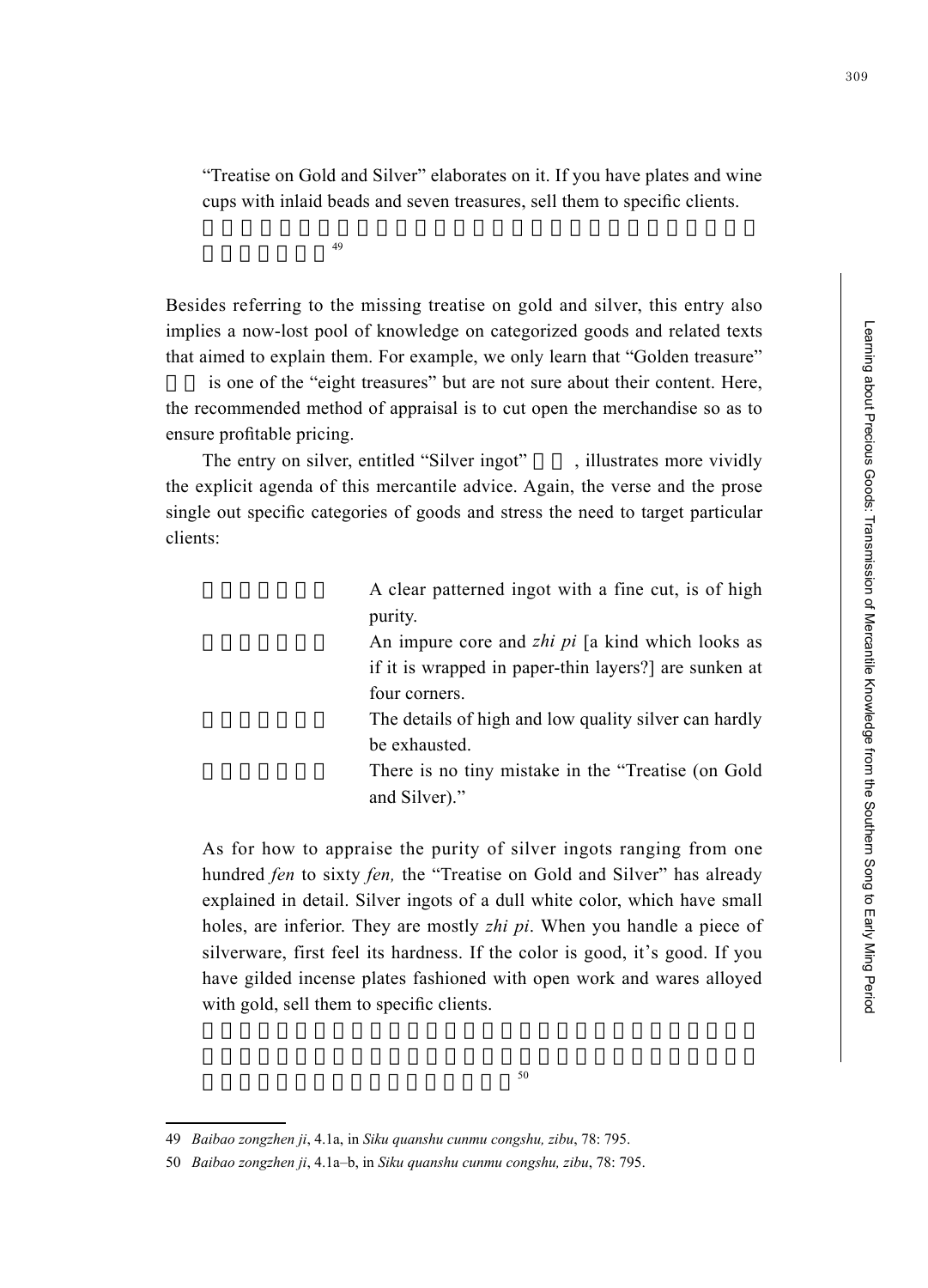Commercial pricing and potential clients seem to be the guiding factors for the compiler of Text A to select which information about gold and silver to be extracted from a much longer treatise and, possibly, other inventories as well. He singles out items that are highly sought after in the market. These entries do not attempt to share any systematic knowledge about the goods. The transcription of his experience reveals a rather action-oriented utilitarian impetus. While selecting relevant information that will facilitate his commercial advice, Text A overtly rejects any systematic knowledge that has been passed along in earlier texts such as the "Treatise on Gold and Silver."

#### **Text B**

The compiler of Text B attempts to make a more comprehensive and up-to-date introduction to gold and silver as merchandise in Mid Yuan. The entries on gold and silver are listed as the second and third categories in the text, preceded only by ivory plaque. It is reasonable to speculate that Text B's author was responding to the general popularity of gold and silver wares during the Yuan dynasty.<sup>51</sup> All three texts in question are concerned with the distinction of high purity gold and silver wares from alloy, nevertheless, such effort is most strenuous in Text B. The compiler may have copied from the "Treatise on Gold and Silver," which is referred by but not quoted in Text A. The systematic appropriation of charts about the purity of precious metals is not immediately followed by any specific commercial advice about pricing. The compiler seems more interested in explaining the general status of gold and silver materials in the market, and he arranges his information according to the provenance and purity of the precious metals. The judgment of authenticity or forgery appears to be merely one of many aspects of appraisal, far from being the determining factor in evaluating the quality of a piece.

In Text B, the verse at the beginning of the entry on gold is three times as long as its counterpart in Text A, though it discusses the same three methods of evaluating the purity of gold. The first method is testing the metal with a stone, probably by knocking off some broken bits and examining their color. The second is cutting the metal open and examining the cross-section. The third method is feeling its hardness and weight. Texts A and B explain how

<sup>51</sup> James C. Y. Watt, "A Note on Artistic Exchanges in the Mongol Empire," in *The Legacy of Genghis Khan: Courtly Art and Culture in Western Asia, 1256–1353*, eds. Linda Komaroff and Stefano Carboni (New York: Metropolitan Museum of Art, 2002), 5, 63–73; Zhang Jingming , *Zhongguo beifang caoyuan gudai jinyinqi* eta eta eta eta erresta (Beijing: Wenwu chubanshe, 2005), 225–46.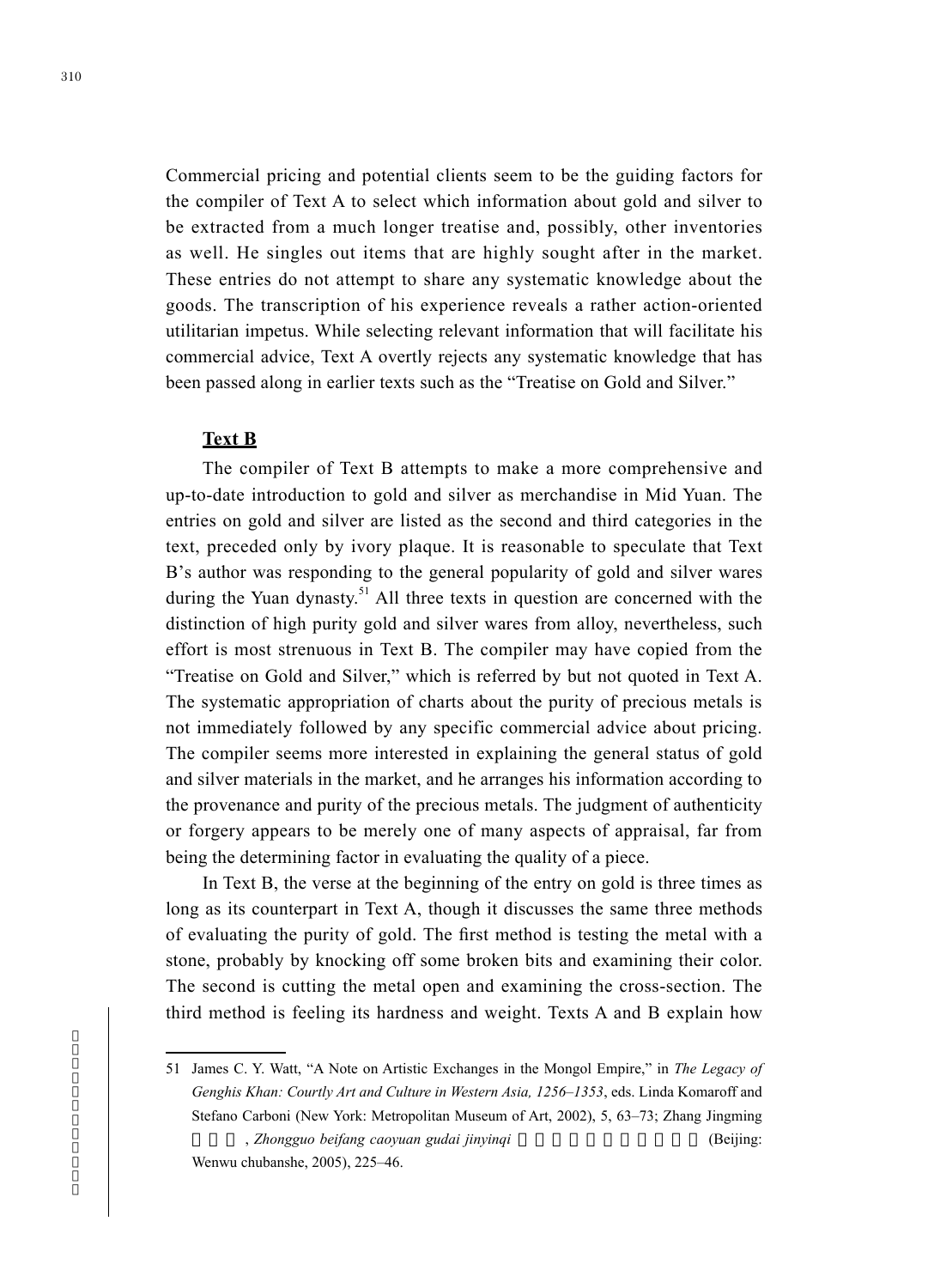to do this in almost the same words: "Evaluate the authenticity based on its weight and feel it in your hands"  $/$  . Text B also suggests the additional method of heating up the metal. Real gold will look yellowish if fired together with copper sulfate *(danfan* ). This firing approach is more developed in Text C.

The following is the verses in the entry of "Gold" from Text B:

Gold ranks from ten fen to a half *qian*. Test a sample carefully on a rock. Further examine the strata alloyed inside. After cutting it open you will have no further doubt. If it's blurry dark, copper is inside.

Faint color results from silver. Silver is classified into six registers of purity and gold into four.

Though forged in the same place, they are not similar at all.

If you ask for the best way to appraise high quality gold,

It remains yellow when smelt with copper sulfate.

If it's pale and it resonates, it is too impure.

Evaluate its authenticity based on its weight and feel in your hands.

The increasing knowledge about gold in Text B is primarily shown in the table-like layout about the provenance of goods. Kory (*Gaoli*), Sichuan, and Yunan were the furthest areas that produced special gold products, and such knowledge was beyond the scope of Text A. The term *daodi* highlights regional origins as a sign of the quality of gold material and, therefore, indicates the importance of locality in the effort to standardize the ways of appraising in Text B. The two pieces of verse are followed by several subentries (noted that annotations are bracketed):

<sup>52</sup> *Jujia biyong shilei quanji*, 5.83b, in *Beijing tushuguan guji zhenben congkan*, 61: 211.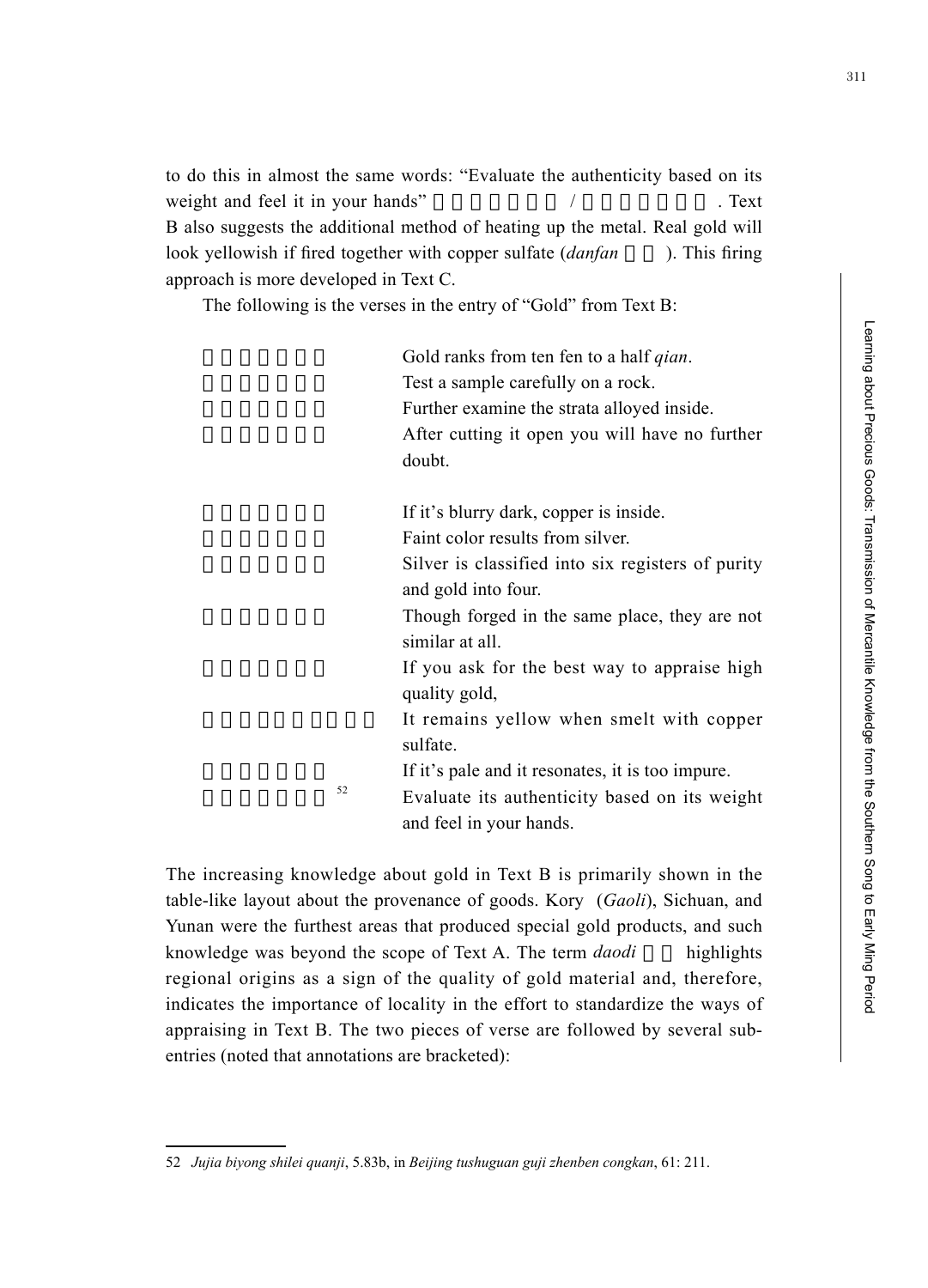| Horseshoe gold [looks like a horseshoe, rare]                                       |
|-------------------------------------------------------------------------------------|
| Sand gold                                                                           |
| [scrap of wheat bran gold, as fine as sand]                                         |
| Olive gold [from Lake Jing in Lingnan prefecture]                                   |
| Melon seed gold                                                                     |
| [in the size of melon seeds]                                                        |
| Wheat bran gold [flakes like wheat bran, from Hunan, Koryŏ,<br>and Shu]             |
| Thigh gold (?) [like Ge tea, waist belt, and thigh, from Beijun<br>county in Hunan] |
| Foil gold [the authentic pieces are from Yunnan, though it is made                  |
| by goldsmith shops everywhere. Forged (?) foil looks pale and is                    |
| only gold on the surface. Examine the color before melting                          |

To discern alloy gold ingots or vessels that were made of inferior gold or silver by wrapping it in reddish foil gold, and those bear a hammering mark that was forged by pressing the ingot after it was heated: Check the foot of the vessel and see if there is a seam; if so it is [alloy]. If there is no seam but the rim looks thick and the object feels hard, it is an alloy vessel.

 $53$ 

The transcription of knowledge about gold and silver in Text B surpasses that in Text A, since it provides a systematic explanation of the standards regarding quality. Names that are similar to "melon seed gold", "wheat bran gold", and "sand gold" were previously mentioned in the *Baozang lun* (Discourse on the Contents of the Precious Treasury of the Earth), a treatise on Taoist alchemy dating from the tenth century.<sup>54</sup> The *Baozang lun* could be a source of the lost "Treatise on Gold and Silver." Later in the Ming dynasty  $(1368-1644)$ , Li Shizhen  $(1518-1593)$  quoted this geographical listing of different gold in his *tour de force Bencao gangmu* 

(Compendium of Materia Medica), which further attests to the circulation

<sup>53</sup> *Jujia biyong shilei quanji*, 5.83b–84a, ibid.

<sup>54</sup> Terms that appears in the treatise like *guazi jin* ("small golden nuggets"), *qingfu jin* ("caerulean bran flake gold"), and *cao sha jin* ("under-the-plant sand gold") have been aptly translated in Joseph Needham, *Science and Civilisation in China*, vol. 5, pt. II, 275.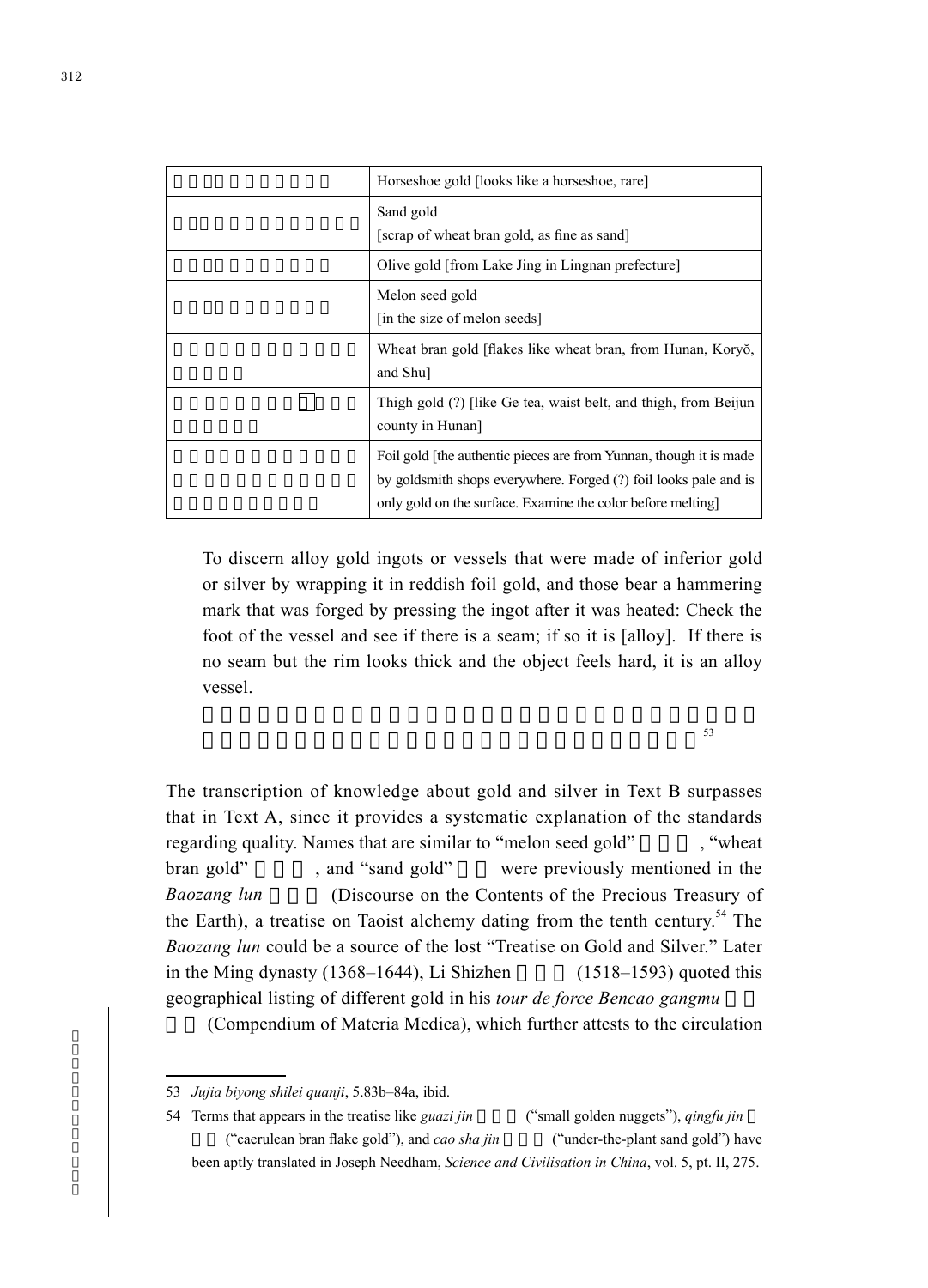Learning about Precious Goods: Transmission of Mercantile Knowledge from the Southern Song to Early Ming Period Learning about Precious Goods: Transmission of Mercantile Knowledge from the Southern Song to Early Ming Period

and credibility of Text B among specialists.<sup>55</sup>

Purity is probably the most important qualitative difference among precious metal ores from different regions.<sup>56</sup> Instead of provenance, subcategories of different purities of silver are meticulously listed in Text B. Recent scholarship advances the conceptualization of forgery as well as various forms of fake artifacts.<sup>57</sup> The case of silver further situates the quality of materials in the spectrum between pure metal and its alloy.

The following is the entry on "Silver" (noted that the verse is not cited as it is the same as Text A):

55 Li Shizhen, *Compendium of Materia Medica*, 902–4.

- 56 The first record of silver ores of different quality occurred probably during the Three Kingdoms period (220–280). See Joseph Needham, *Science and Civilisation in China,* vol. 5, pt. XIII (Cambridge: Cambridge University Press, 1999), 133–34. Regarding the awareness of different silver ore purity, the oft-quoted example is recorded in the "Shihuo zhi" (Treatise on Food and Money) 6, in *Weishu* (Beijing: Zhonghua shuju, 1973), 110. 2857. It states that the silver ore from Baideng Shan was four times more pure than those from Li Shan , and thus produced higher quality silver.
- 57 Bruce Rusk, "Artifacts of Authentication: People Making Texts Making Things in Ming-Qing China," in *Antiquarianism and Intellectual Life in Europe and China, 1500–1800*, eds. Peter N. Miller and François Louis (Ann Arbor: University of Michigan Press, 2012), 180–204; Bruce Rusk, "Not Written in Stone: Ming Readers of the 'Great Learning' and the Impact of Forgery," *Harvard Journal of Asiatic Studies* 66.1 (2006): 189–231; Jonathan Hay, "Editorial: The Value of Forgery," in *RES: Anthropology and Aesthetics* 53/54 (2008): 5–19.
- 58 I am not entirely sure what *shen* refers to here. It might mean the patterns resulted from the impurity in silver alloy.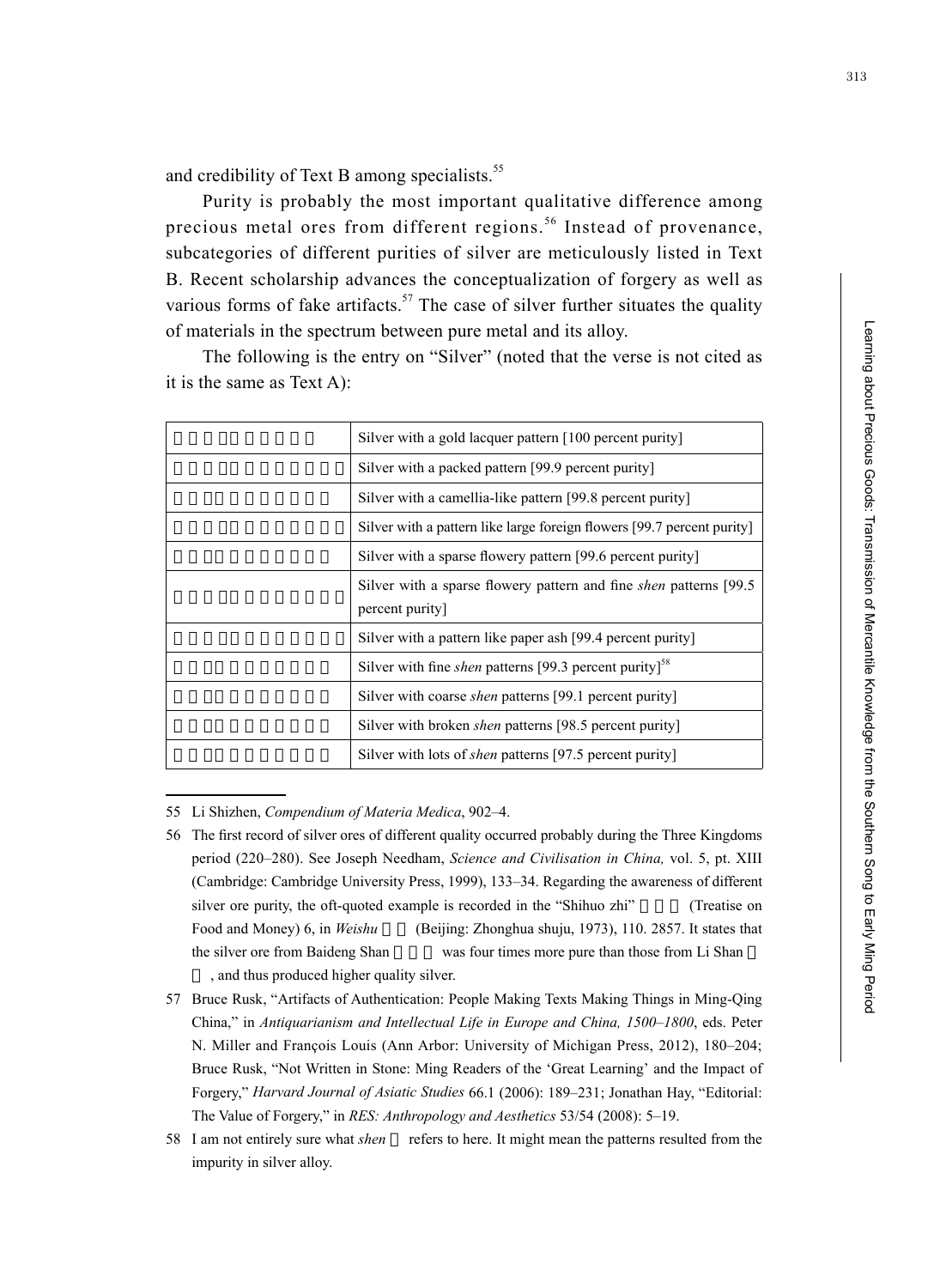These are the different levels of silver quality.

 $59$ 

The nomenclature can be seen as an attempt to succinctly articulate the visual attributes caused by impurities. Text A only mentions that the purity of silver may range from one hundred percent down to sixty percent according to the "Treatise on Gold and Silver," while Text B describes eleven subcategories of silver, based on the degrees of impurity. In contrast to the specific advice on pricing and clientele given in Text A, the detailed list of silver quality is followed by a general observation on customer preferences.

What distinguishes Text B from Text A is the former's statement on consumer preference for contemporary design. It asserts that ladies living in the Mongol regime preferred accessories with a contemporary design (*shi yang* 

 $b<sub>0</sub>$ ,<sup>60</sup> rather than antiques. This text warns its readers that silver might be adulterated during the melting and recasting process:

When appraising various kinds of vessels and ware, headpieces, hairpins and bracelets: nowadays ladies of the household prefer work of contemporary design, and they are keen to modify and recast [their jewelry], so the purity decreases. You should particularly watch out for objects with gilded coatings and edges.

 $61$ 

<sup>59</sup> *Jujia biyong shilei quanji*, 5.84b, in *Beijing tushuguan guji zhenben congkan*, 61: 211. See also Zhou Weirong Amery Amery Amery Amery Amery Amery Amery Amery Amery Amery Amery Amery Amery Amery Amery Amery A on the Metal Composition of Ancient Chinese Silver Ingots", in Zhou Weirong et al., *Zhongguo gudai yinding kexue yanjiu* (Beijing: Kexue chubanshe, 2016), 292–304; Zhou Weirong, Yang Jun, Huang Wei and Wang Xiaota , "Research on the Casting Technology of Ancient Chinese Silver Ingots" , in Zhou Weirong et al., *Numismatics and the History of Smelting* 

<sup>,</sup> vol. 2 (Beijing: Kexue chubanshe, 2015), 305-23.

<sup>60</sup> For excavated examples of gold and silver wares with contemporary designs from the Mongol Yuan period, see Zhang Jingming and Zhao Aijun , "Neimenggu diqu Mengyuan shiqi jinyinqi" **haqaalaa kabaada karabaa , xadda wenwu ka**ogu haqaa 1999.2: 51–56, 59. The growing interest in contemporary designs suggests a new stylistic rupture, probably due to multiethnic interaction. See also Hunan Provincial Museum, ed., *The Discovery of and Research on Gold and Silver Wares Unearthed from Caches of Song and Yuan Dynasties in Hunan* (Beijing: Wenwu chubanshe, 2009).

<sup>61</sup> *Jujia biyong shilei quanji*, 84b–85a, in *Beijing tushuguan guji zhenben congkan*, 61: 211–12.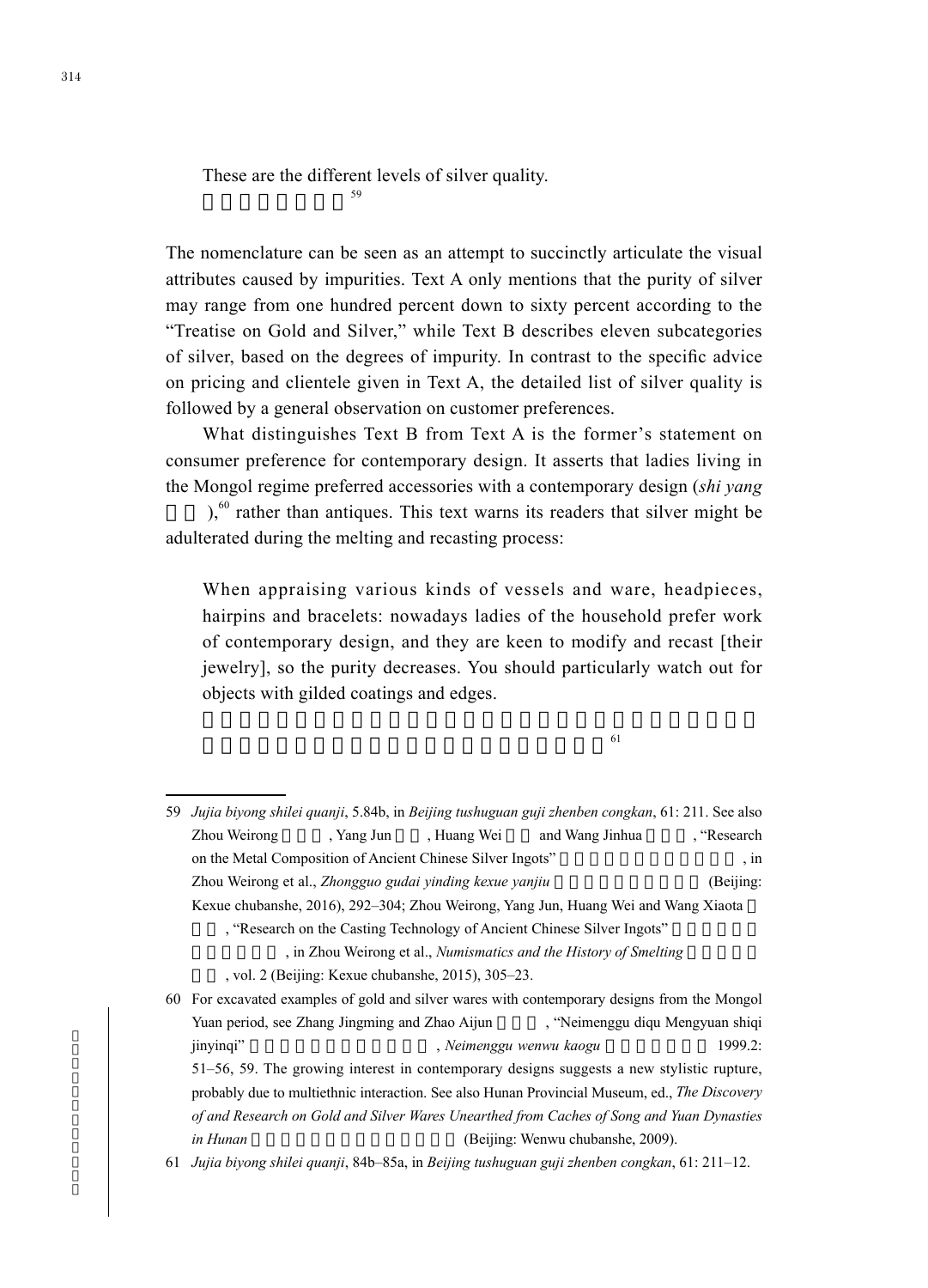The emphasis on contemporary design in the above entry echoes with the preference for contemporary jade design in the same book. Emphasizing on the style fashions of the time, Text B's author seems keen to provide systematized information about silver's provenance or purity, so that the reader should bear that in mind when appraising the quality or authenticity of goods. This is very different from the mercantile advice given on specific items in Text A.

#### **Text C**

Text C further pursues the methods of authentication that Text B briefly touches upon. On the one hand, the means of authentication not only involve sensory experience but also tools and procedures in the entries on gold and silver in Text C. The description of details indicates merchants' engagement with forgery at that time was getting more serious. The anxiety about counterfeits implies a drastic change in the supply of gold and silver in mid-Ming.<sup>62</sup> On the other hand, the position of gold and silver in the entire system of objects in Text C, which is part of the *Gegu yaolun*, suggests the low status and lack of cultural prestige of the precious metals in Cao Zhao's inventory of goods. The urge to imitate the literati's cultural hierarchy in the midst of transcribing mercantile information characterizes this handbook published in the Ming dynasty. Although gold and silver were considered precious materials, they only ranked higher than ceramics, lacquerware, and woodwork. Text C, "Zhengi lun" of the *Gegu yaolun* excludes these entries altogether. It inserts four entries about gold and silver at the beginning of a different chapter entitled "On Gold and Iron" (*Gin tie lun* ), which follows "On Precious Objects."

The gentrification of language and the literati's hierarchization do not prevent the entries from entering into a meticulous discussion about authentication. The entry on gold in Text C discusses a few kinds of gold with the same names as those in Text B. The subcategories are also arranged according to their regional origins. Yet, in addition to geographical information, each entry or subcategory on gold in Text C highlights the ore's hardness, color, and (al)chemical reaction with testing materials:

<sup>62</sup> Richard von Glahn, *Fountain of Fortune: Money and Monetary Policy in China, 1000–1700* (Berkeley, CA: University of California Press, 1996), 48–82; Harriet T. Zurndorfer, "Another Look at China, Money, Silver, and the Seventeenth-Century Crisis," in *Journal of the Economic and Social History of the Orient* 42.3 (1999): 396–412.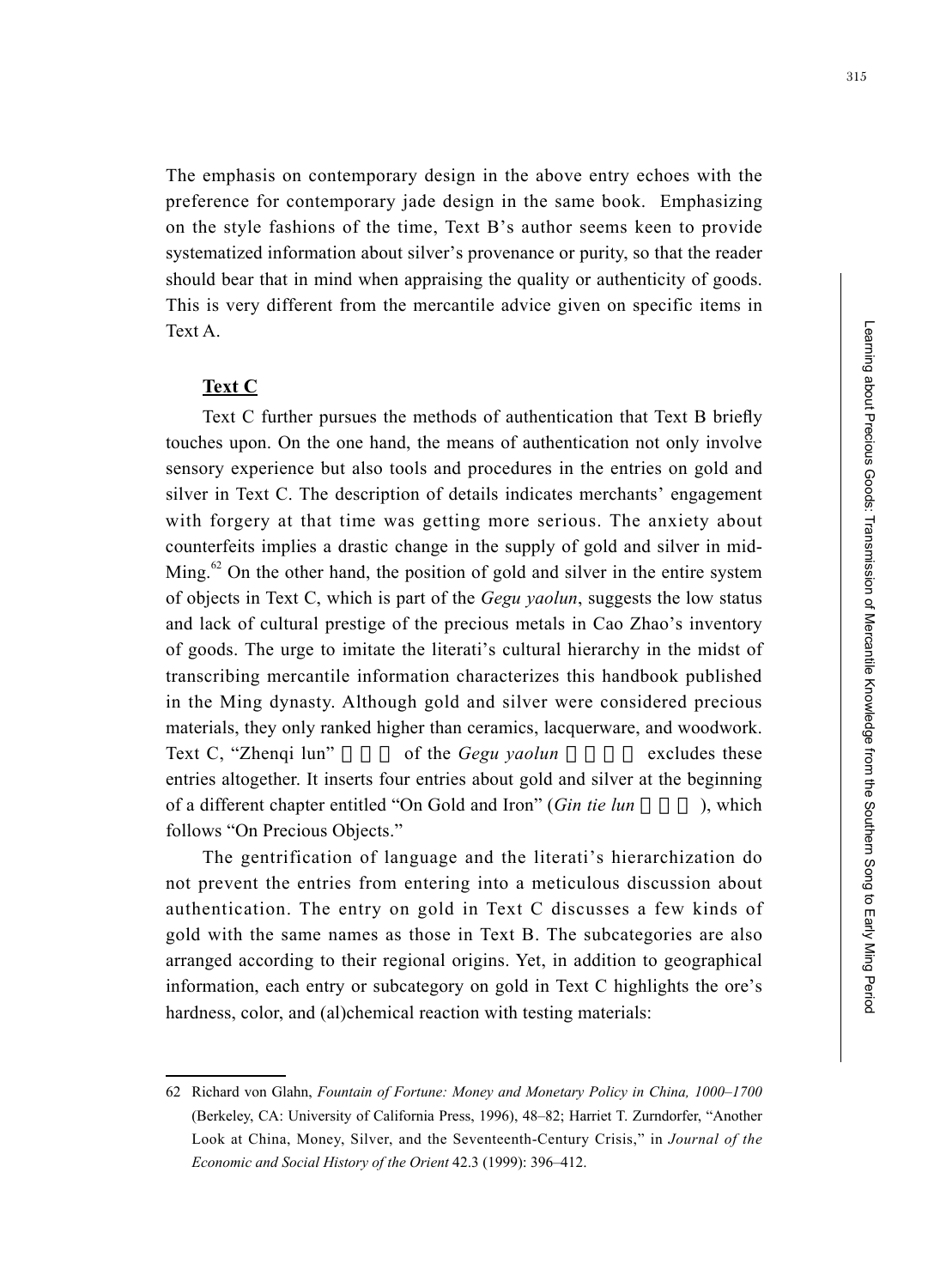[Gold can be] Found in the desert in southern and western foreign lands, Yunnan and Koryŏ. The melon seed gold and wheat bran gold from the southern foreign lands are both raw gold. Foil gold from Yunnan and Uyghur is processed gold. It is soft and colorful. Those in reddish hue are of high purity, and have a pattern like pepper shells, phoenix tails and purple clouds. If alloyed with silver, the texture becomes soft and the color turns blue when tested on rock, but does not turn dark if burned. Those alloyed with *qizi* (i.e. copper, aka. *zhanggong* or *shenzi*) resound and have bits scraped off when tested on rock. Their color is reddish and the texture is hard, but turning dark if burned. The old saying has it that gold fears rocks and silver dreads fire. The [gold] color is blue when it's seventy percent pure, yellow when eighty, purple when ninety, and reddish when it is one hundred percent pure. Thus, reddish means pure gold.

 $\sim$ 

Text C omits a few subcategories of gold with higher purity, possibly because of their rarity in the contemporary market and the exhaustion of old gold mines. The foil gold (*yezi jin* ) from Yunnan in Text C seems to be regarded as high purity gold, but this subcategory is considered inferior quality in Text B, which warns its readers to be careful in dealing with this goods. On the other hand, Text C is more specific about the visual traits of different kinds of silver and copper alloy. This suggests a wider production of alloy and circulation of related knowledge in early Ming. While describing methods to distinguish low purity gold from pure gold, Text C includes an entry explaining how to forge high quality golden wares:

Chemicals to feign gold: put saltpeter, green vitriol, and salt into a pot. Mix them with clean water and boil it on a fire. Stop when the color changes. Then paint it in gold. Bake the object and let it burn a little longer in the fire until it is scorched. Quickly wash it in clean water. If it's not yellow enough, paint it again. Yet [the gold] is only on the surface.

<sup>63</sup> Cao Zhao, *Gegu yaolun*, 2.17a–b, in *Yingyin Wenyuange Siku quanshu*, 871: 105.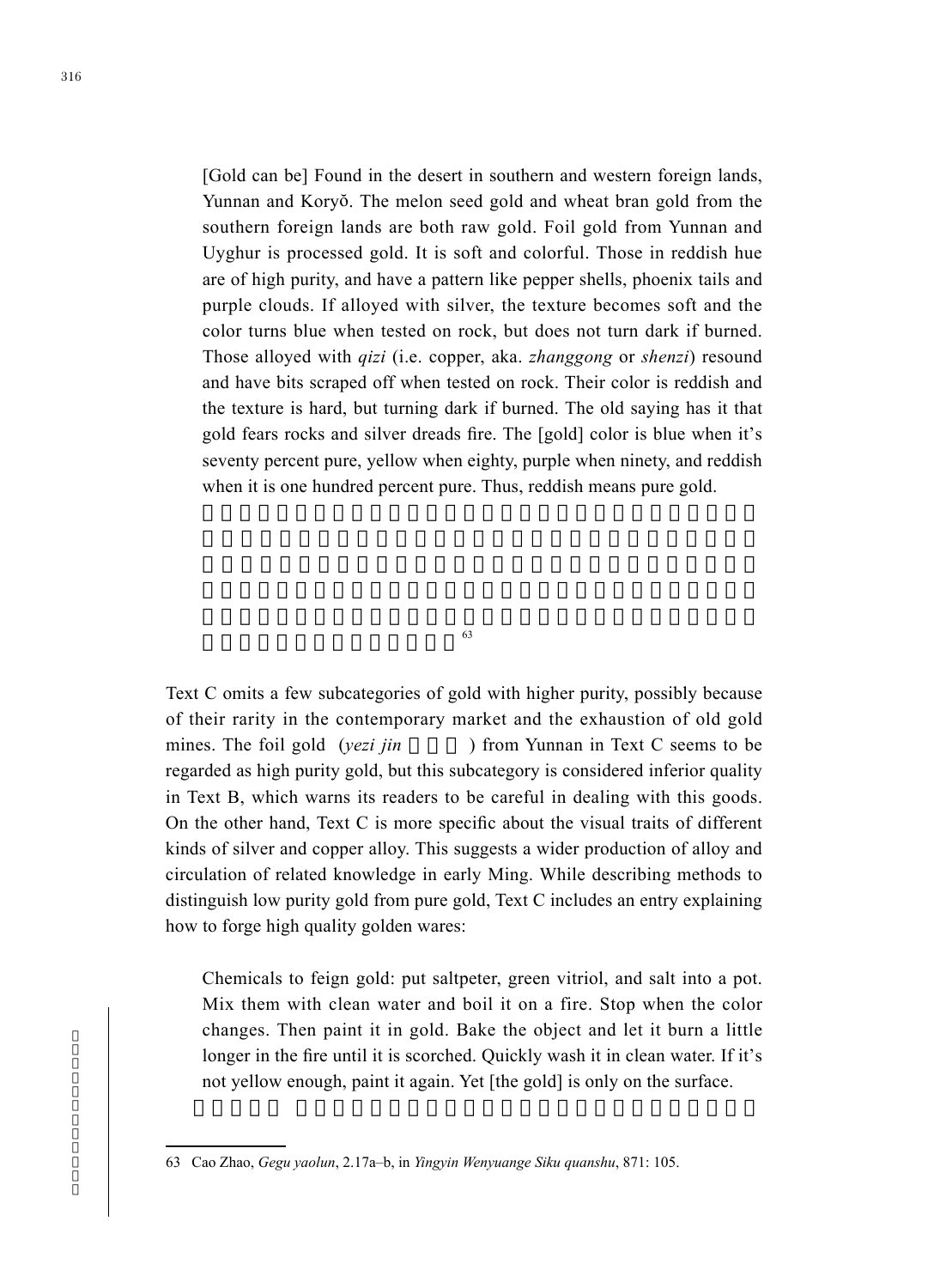$\sim$  64

The compiler of Text C does not seem to believe it is possible to accurately tell authentic objects apart from fakes just by observing their apparent physical qualities, but goes on to describe the procedures and materials used to make forgeries. I translate *yao* as chemicals here, as it means an artificial substance made from chemical manipulation. The example in this particular handbook showcases the author's extended effort to gain and record expertise about production, which goes beyond mercantile knowledge. Such knowledge shows the increasing interaction among merchants, artisans, and literati observers.<sup>65</sup> It reaches the point where the author not only records the characteristics of artifacts in order to authenticate them, but also draws on their extensive knowledge of forgery in order to show how well he can recognize the attributes of fakes.

It comes from mountains in regions like Xin and Chu prefectures. The surface of an ingot made from pure silver has a golden pattern. Second rate has a green pattern. Third rate has a black pattern. So these are called patterned silver. The luster looks like drops on a beehive.<sup>66</sup> The color does not change in fire. An even inferior silver has a pine pattern. Fake silver with a gold pattern is made by applying *mituoseng* (litharge) to it. If there are black spots on the surface and it is not lustrous, there must be black lead inside. After burning, ninety percent pure (silver) turns dead white with grey edges.

 $\sim$ 

Just like many other sections in "Zhenqi lun," Text C starts by stating which region the silver comes from. Then it explains the traits of different levels of purity in silver ingots. Specific forms of silverware are not mentioned at all, nor does the author classify levels of purity according to numerical percentages. He

<sup>64</sup> Ibid.

<sup>65</sup> For a more sophisticated analysis of the literati's role in textualizing or forging the information for assessment, see Bruce Rusk, "Artifacts of Authentication: People Making Texts Making Things in Late Imperial China."

<sup>66</sup> This might be a method to ascertain the purity of silver, but I am not sure.

<sup>67</sup> Cao Zhao, *Gegu yaolun*, 2.18a, in *Yingyin Wenyuange Siku quanshu*, 871: 105.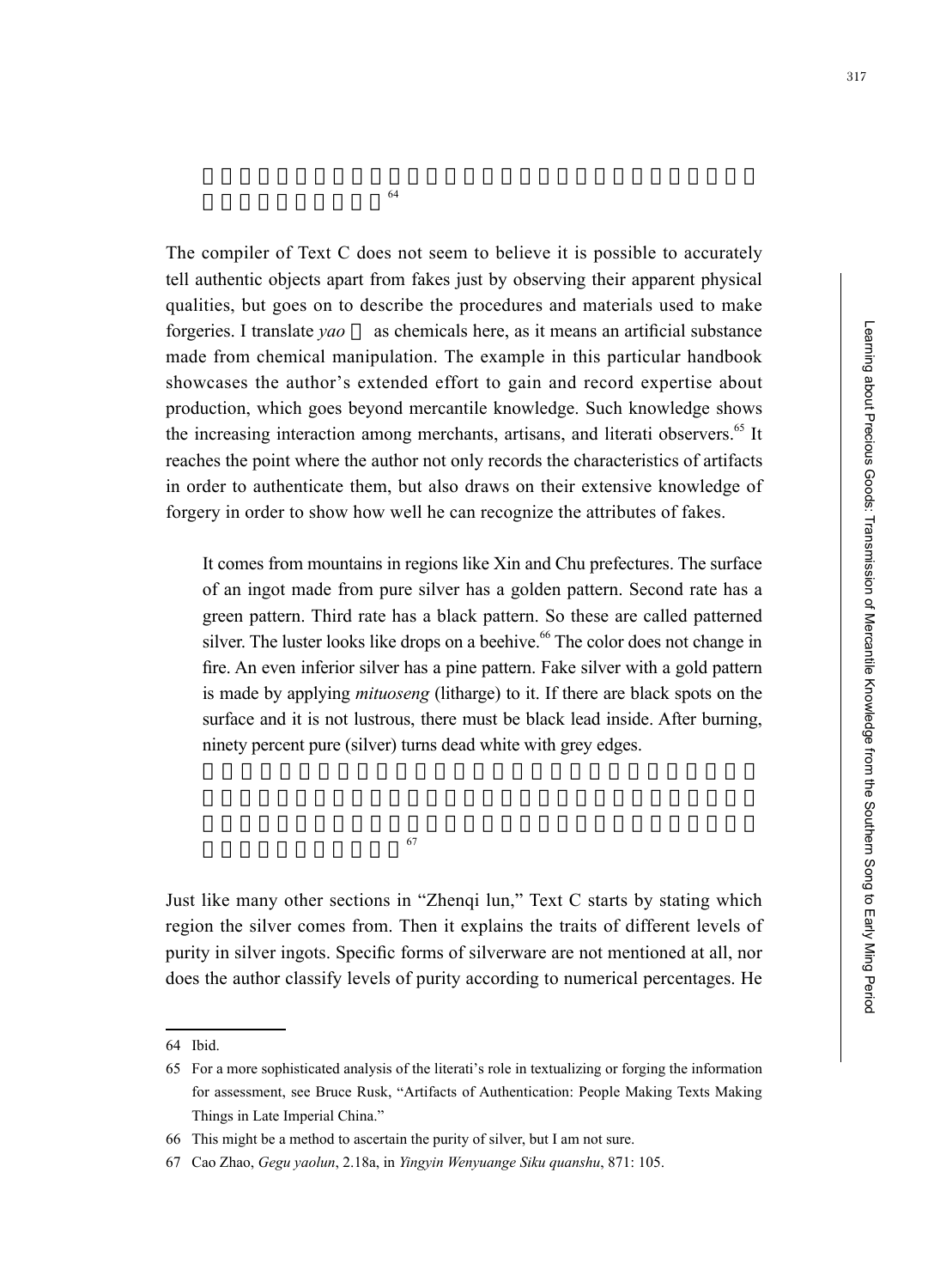highlights patterns on the surface and various colors that correspond to different levels of purity. Gold, green, black, and grey are easily observable traits for assessment. Though the numerical categorizations in Texts A and B look accurate, it is doubtful whether merchants were capable of analyzing silver's purity with this degree of precision without any instrument or melting process. In fact, the seemingly obscurer Text C provides a practical intervening method for assessment, stating that silver needs to be burned before further observation. Such a primitive experiment is not unlike the evaluation methods given for gold in Text C. At least the author here suggests an action that will reveal the transformation of a substance. He focuses on a particular substance, *mituo seng* , probably lead oxide, which was often used to water down silver.

In summary, the entries on gold and silver in the three texts reflect the differing aims of their authors in transcribing mercantile knowledge in the Southern Song, Yuan, and early Ming periods, though their shared references show some continuity in the transmission of knowledge. Text A acknowledges ancient texts as the backdrop of knowledge and tends to foreground advice regarding selling particular goods. Text B is all about contemporaneity, systematically providing information about provenance and purity. Extensive lists of various forms of gold and silver wares emphasize the preference for contemporary design during the Yuan dynasty. Text C reveals a deeper anxiety about the circulation of fake goods, and suggests authentication methods based on hands-on experiments, which involve the physical or chemical transformation of the artifacts. Moreover, the positioning of the entries on gold and silver in the corpus of Texts A, B, and C signifies their respective (un)importance as tradable goods in the value system of the three historical periods. The textual modifications not only suggest changing fashions in precious goods consumption, but also in the market supply.

#### **4. Pearls**

The changing availability of goods over a long duration destabilized references to mercantile categories.<sup>68</sup> The transformation of the entries on pearls in these three texts shows how their authors struggled to understand the very goods they were assessing in their particular market. All three texts divide pearls into those from the north or the south, but their regional origins are of varying significance, in line with the authors' own agendas.

<sup>68</sup> For a brief overview of pearls recorded in pre-modern Chinese texts, see Vincci Chui, "The Significance of Pearls in Premodern China" (M.A. Thesis, University of Toronto, 2011). See also *T*'*ien-Kung K*'*ai-Wu*, 295–300.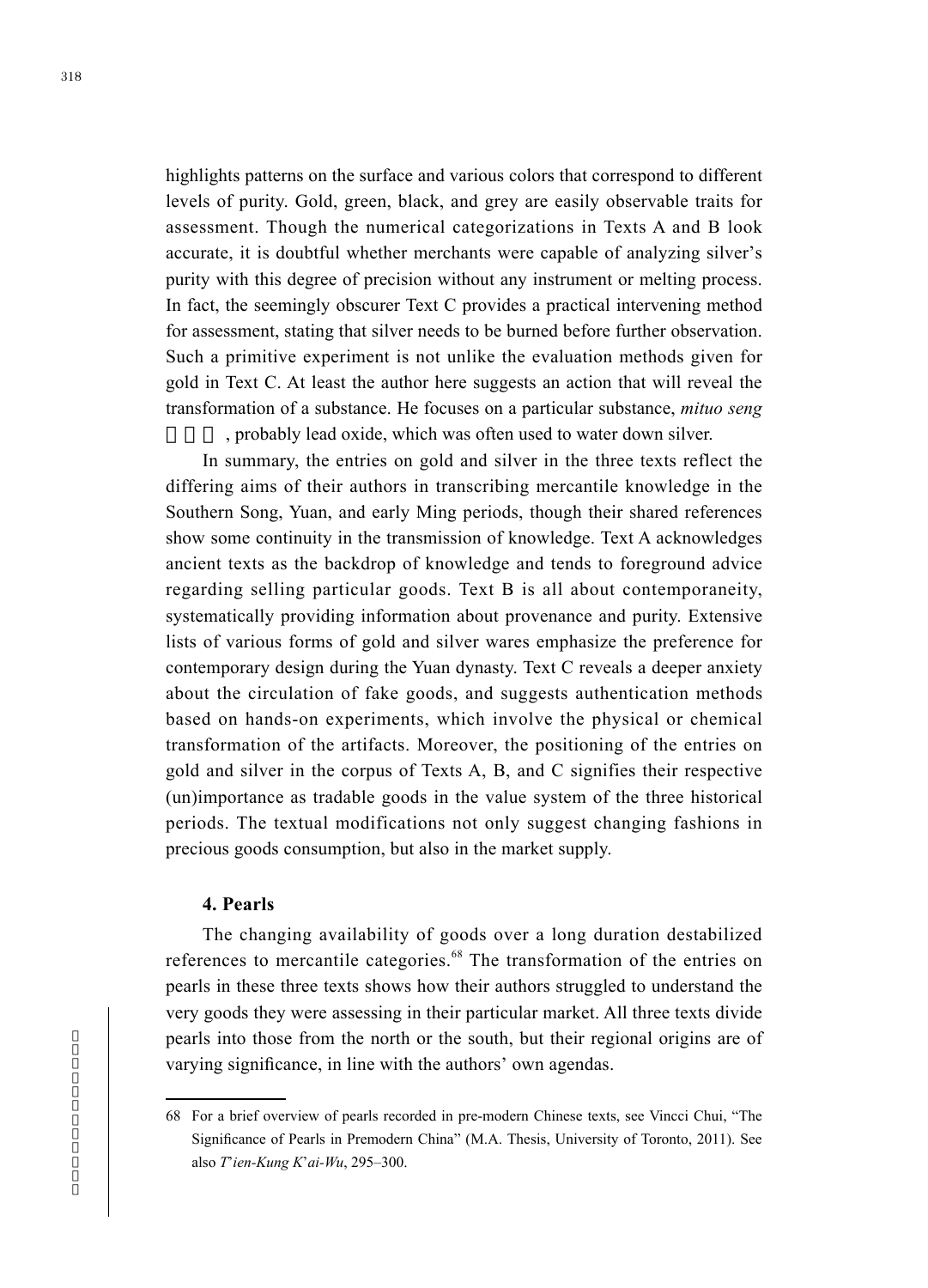#### **Text A & B**

Text A is primarily interested in matching particular goods with specific clientele. Thus, the entry "northern pearl" (*bei zhu* ) briefly explains the size, color, shape, drilling and corresponding value, which make them most suitable for a certain type of consumer, without providing further details on its origins.<sup>69</sup> "Southern pearl" (*nan zhu* ) is only described in one sentence fragment. It is very difficult to understand the terms such as *pijian qing* 

("cap blue") or *zhuanshen qing* ("wrap-around blue") used in Text A without knowing the wider context. Text A only provides details that are necessary to discuss a market niche. The entry on pearls in Text A is part of the section dealing with six kinds of beads, as well as crystal and agate.

Text B provides an exceptional amount of additional information on northern and southern pearls when compared to Text A. The compiler copies the verses from Text A but expands the prose part by dividing it into four entries in order to address evaluation issues from four perspectives. First, the "northern pearl" entry in Text B does not mention anything about "southern pearls." It urges the reader to adjust their eyes in order to gain the most accurate perception:

When assessing the color of northern beads, you should finish your initial scrutiny, then close your eyes, and glance at it again quickly. If the color looks the same, it is considered well examined.

 $70$ 

After this corporeal instruction, Text B tries to describe the subtle mixture of blue and white colors in the pearls:

相貿易……北珠美,大如彈子,小若梧子,皆出遼東海中 . Xu Mengxin 徐夢莘 ,

*Sanchao beimeng huibian* 三朝北盟會編 3.9a, rpt. in *Yingyin Wenyuange Siku quanshu*, 350: 23.

70 *Jujia biyong shilei quanji*, 5.88b, in *Beijing tushuguan guji zhenben congkan*, 61: 213. See also Valerie Hansen, "The Kitan People, the Liao Dynasty (916–1125) and their World," *Orientation* 42.1 (2011): 34–42. For a thorough textual introduction of exotic imported goods in Ningxia, see Yang Rui (Xixia wailai shangpin xiaokao" , *Social* , *Social Sciences in Ningxia* 2002.6: 70–73.

<sup>69</sup> Northern pearls may refer to the pearls produced in the northeast region, which became extremely popular towards the end of the Northern Song dynasty. "In the Chongning Reign (1102–1106), extravagance prevailed. People at court vied for northern pearls. Northern pearls all came from the north and were traded in marketplaces. … Among the good northern pearls, the large ones are like marbles (*danzi*), and the small ones resemble parasol tree seeds. They all come from harbors near the Liaodong region"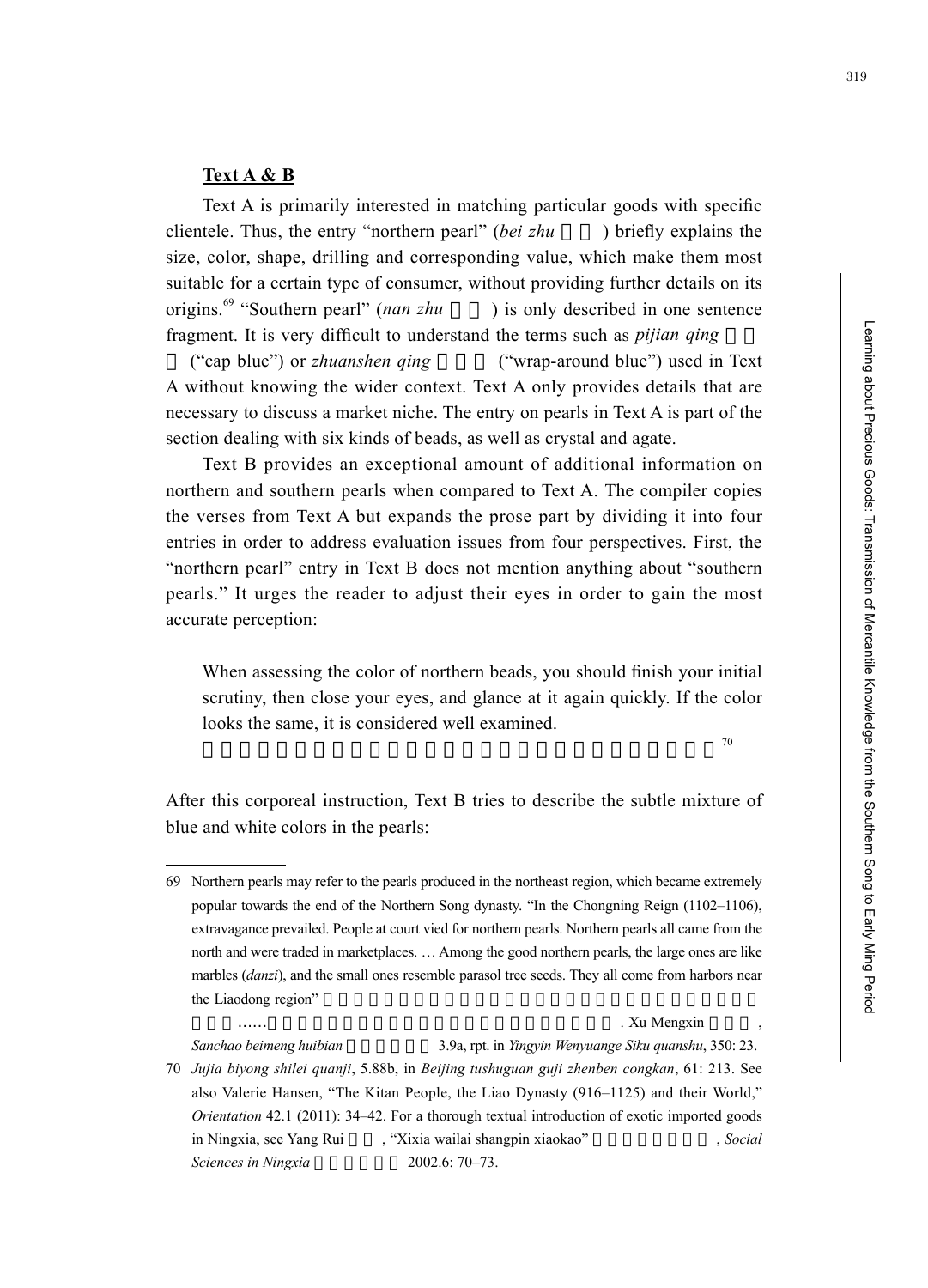The blue color on some beads is like the azure breaching from the seam of clouds after a shower in late summer or early autumn, like a blue sky shining through white clouds. This shade of blue indicates first rate quality.

 $71$ 

Color is notoriously hard to communicate through language. This text conveys visual quality by comparing the pearls' color to a blue sky peeking out from white clouds, so that the reader might be able to envisage the correct color spectrum. Then it describes a rigorous hierarchy of colors and the positioning of color on the pearls' surface, providing four different ways to classify the blue on a pearl's surface: "light blue" refers to blue clouded by a nebulous white, and "maharaja top blue" refers to the top part of a pearl seemed to be covered in blue. "If the blue color reaches above the waist, it is called 'cap blue'

", which is ranked as the second best quality. "If the color reaches further down the waist, it is known as 'wrap-around blue' ", which is the best quality. The "ghost eye" is not as valuable, because only "the very top has a bit of blue color." In contrast to such careful explanations on the qualitative terms, there is only one simple sentence in Text A which discusses the blue color: "It is nice if the blue color wraps around the body" 72

Although the following entry in Text B includes another two sentences about shape and drilling from Text A, it frames them as a stand-alone method, namely, "Tips for Assessing the Rank, Value, and Coloration of Large Pearls" . The term *jue* connotes a secret knowledge which was only shared by insiders. Only five entries in Text B describe a method or formula to evaluate goods into a group of related subcategories, and four out of these five concern pearls.

Here is the part in Text A that appraise pearls based on drilled holes and color:

Raw pearls with no drilled holes or with double drilled holes are the best. Those with straight holes, ancient holes, drumstick-shaped holes, redrilled holes as well as those with oily yellow, ceramic white or powder white bones are mass-produced goods.

<sup>71</sup> *Jujia biyong shilei quanji*, 5.88b–89a, in *Beijing tushuguan guji zhenben congkan*, 61: 213–21.

<sup>72</sup> *Baibao zongzhen ji*, 2.1b, in *Siku quanshu cunmu congshu, zibu*, 78: 790.

<sup>73</sup> Ibid.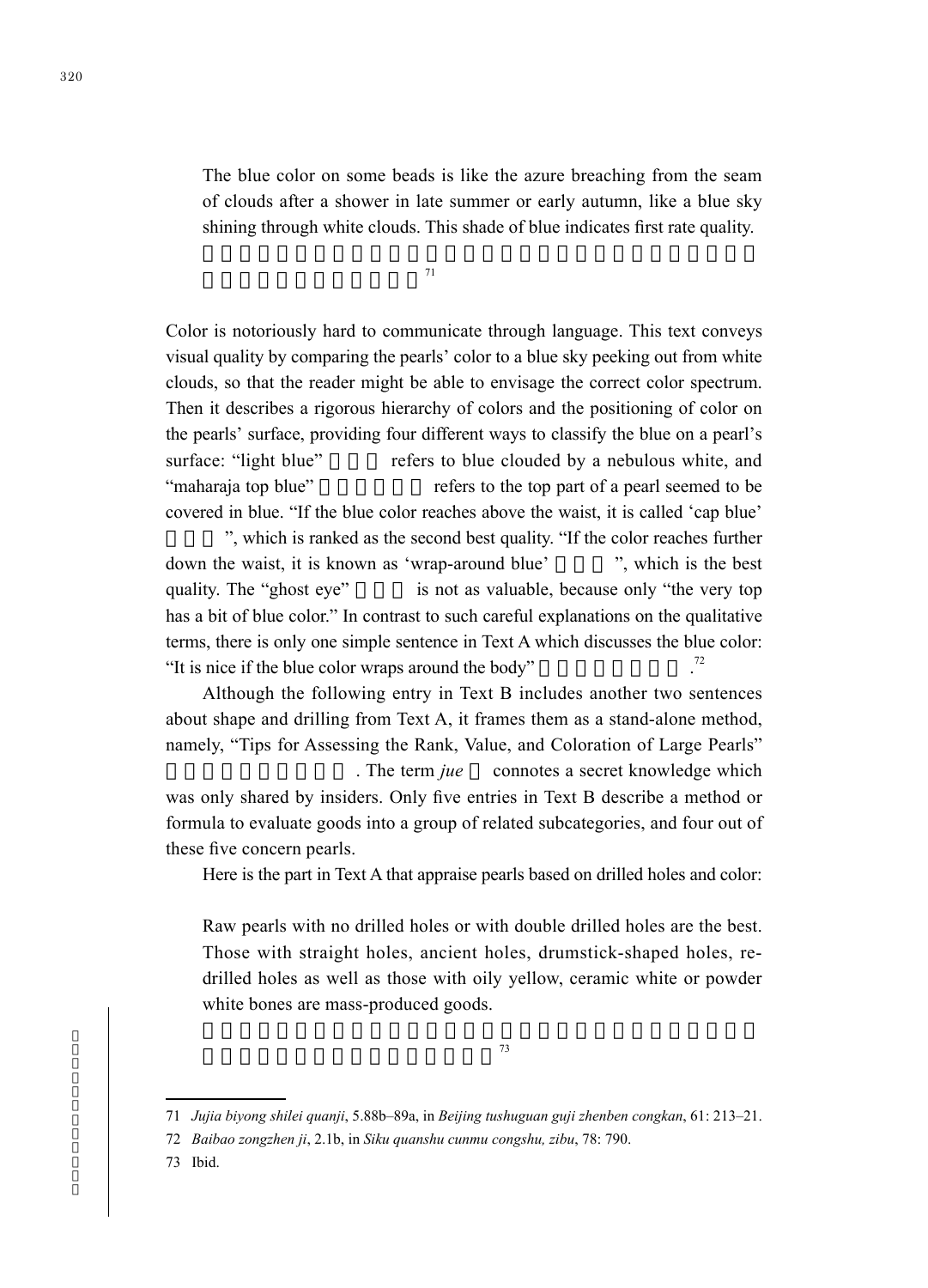Learning about Precious Goods: Transmission of Mercantile Knowledge from the Southern Song to Early Ming Period Learning about Precious Goods: Transmission of Mercantile Knowledge from the Southern Song to Early Ming Period

Just as several hues and distributions of the blue color was explained in the entry of Text B, Text A also articulates how yellow and white color appears on the pearls, the meaning of different ways to pierce holes in pearls, and their shape. These classifications help to explain how each feature affects the value of the products. In Text B, the term for high quality is changed from *you jia*

to *you de* , which means "particularly desirable." *You de* may be a colloquialism of the Yuan period. Yet even more significant changes can be seen in the visual format of the texts.

Throughout Text B, the author consistently frames each entry's title with two kinds of concentric circles in the shape of a tortoise shell. Two styles are used which imitate relief and intaglio seals. Longer titles, like the "Tips" or subcategories are typeset to look like intaglio, using white characters on a black background. The most striking visual tool is a chart called an "Assessment of the southern and northern pearls" .<sup>74</sup> which illustrates the various shapes of pearls, as well as their size and the positioning of colorful spots on the surface. (fig.1) Although the woodblock print does not reproduce the polychrome charts, it makes full use of indexical drawings to provide the information. Small marks on a circle show the sorts of visual traits that can help merchants to identify the right subcategory. The names of each subcategory are printed alongside the diagram, which represents a specific type of pearl. Furthermore, in Text B, the chart provides more details of the pearl attributes than the main text. Visual traits like *tiansheng zi* 

or *xiankai* can be found in the main text of Text A but not Text B. Over half of the chart provides a detailed description of the shape and size of pearls corresponding to their appropriate price – ranging from *qian* to *fen* . This is not discussed at all in Text B, but is mentioned in the first sentence of the entry on pearls in Text A. The fact that an illustration in Text B refers to subcategories of Text A reveals the intricate intertextual relations between these merchants' handbooks. Thus, it is probable that there was a larger repertoire of such handbooks teaching commercial knowledge. The compilers of Texts A and B only selected information that mattered most to them from the corpus, and made certain modifications to fit their contemporary situations.

<sup>74</sup> *Jujia biyong shilei quanji*, 5.88a, in *Beijing tushuguan guji zhenben congkan*, 61: 213. With minor revisions, the illustrated chart of pearls found its way into *Sancai tuhui* "Pictures of the Southern and Northern Pearls" . See Wang Qi and Wang Siyi , eds., *Sancai tuhui* (Shanghai: Shanghai guji chubanshe, 1988), 3: 1979.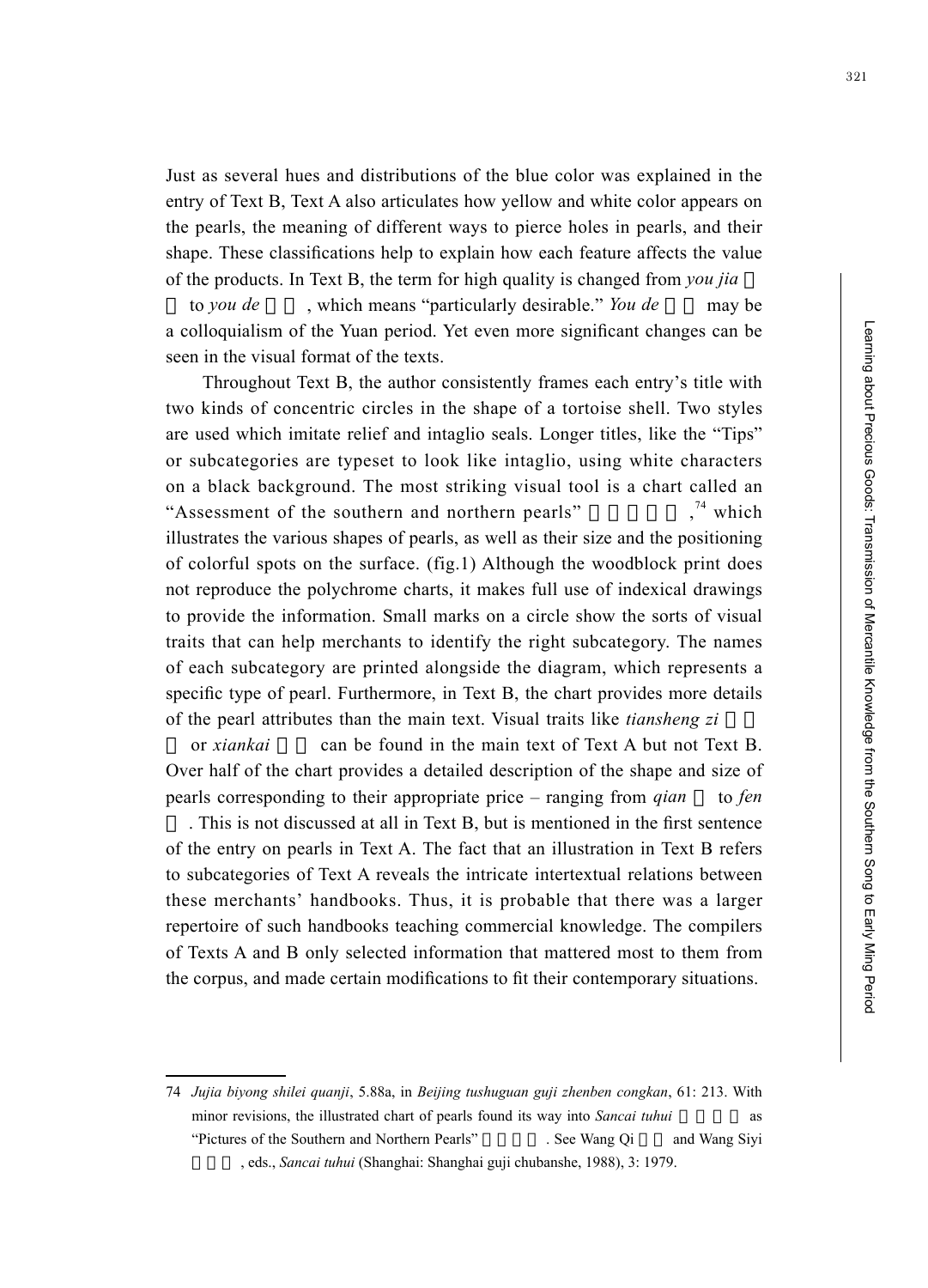

**Figure 1: "Assessment of the southern and northern pearls" (in Text B "Baohuo bianyi")**

Having attested to the existence of a larger corpus of merchant's handbooks, the fourth entry of Text B on pearls confirms that it has borrowed from handbooks other than Text A. Though it is called "Kinds of southern and northern pearls from the West Lake", the entry does not discuss any local facts from the West Lake at all. Some lines are just blatant repetition of the information already mentioned in the entry on northern pearls, and the most obvious example of this is the passage on the color blue:

The blue color on the northern pearls should be beautiful. Cap blue and wrap-around blue pearls in the size of four to five *fen* are not usually cheap. Some are called 'ghost eyes,' because they have a single spot of blue [on the very top of the pearl].

$$
\tilde{\mathcal{F}}_{75}
$$

<sup>75</sup> *Jujia biyong shilei quanji*, 5.88a, in *Beijing tushuguan guji zhenben congkan*, 61: 214.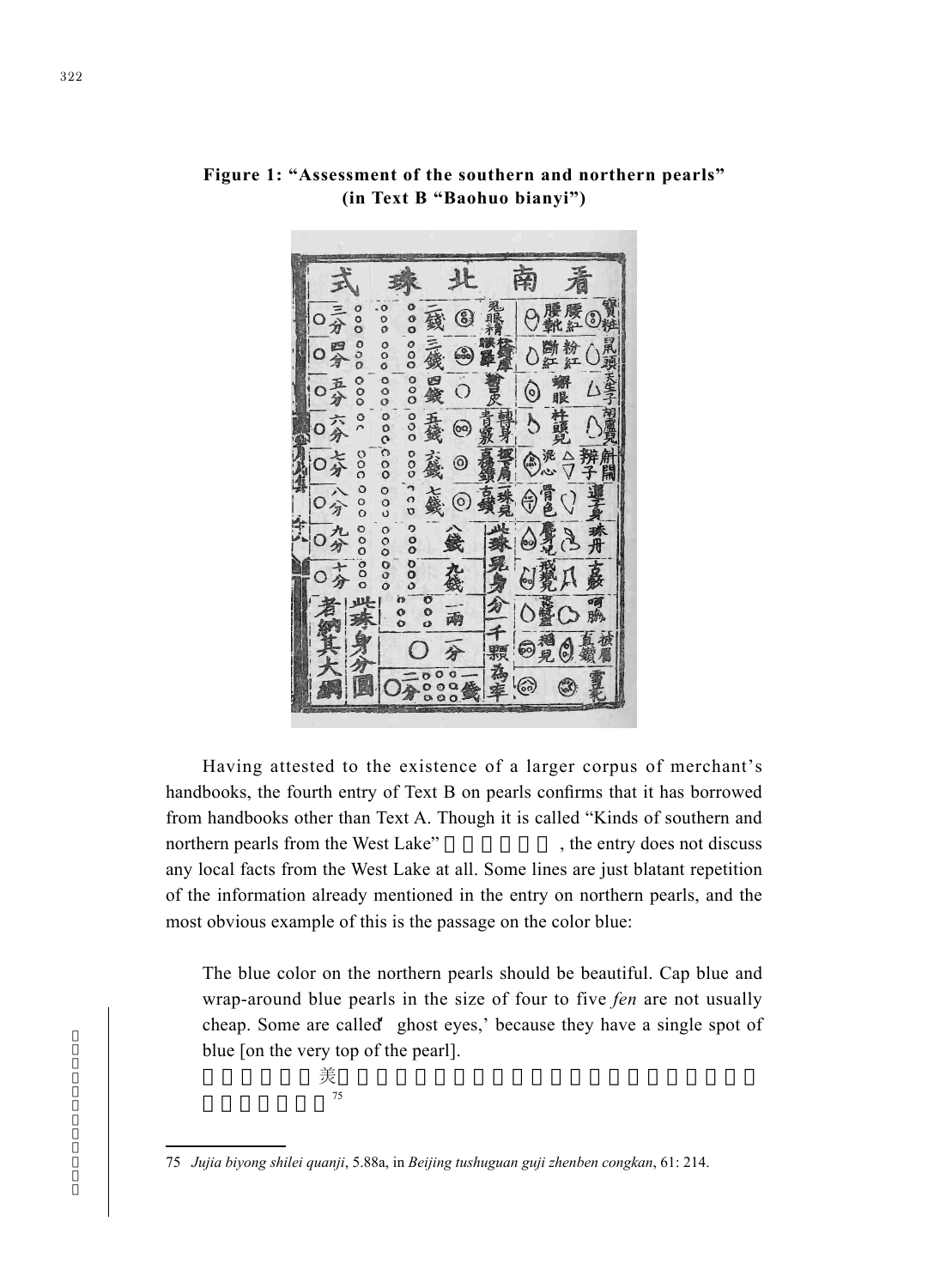Learning about Precious Goods: Transmission of Mercantile Knowledge from the Southern Song to Early Ming Period Learning about Precious Goods: Transmission of Mercantile Knowledge from the Southern Song to Early Ming Period

Other attributes relating to color and drilled holes also appear to be adapted from previous entries. Why would the author repeat the same information within such a short handbook? It is very possible that he merged passages from several different handbooks. It is worth reminding that the eclectic nature of Text B comes from the fact that it is only one part of the everyday encyclopedia *Jujia biyong shilei quanji*. Sakai and Wu have noted the collage formation of the texts and the practical purpose of the whole compilation, which differentiates it from other everyday encyclopedias.<sup>76</sup>

Only one entry on pearls in Text B discusses forgeries, showing a desire to identify faux pearls in the market of the Yuan period:

"Assessment of the kinds of pearls in boxes"

You should dip silk in water and rub its surface. If the silk doesn't turn blue, the color is real. For those with fake color, they are often made by [forgers] first using a roll with good blue paper, and then rubbing it on the pearls. There are also blue ones with oily yellow bones, which are made by first making a roll with bamboo paper, spreading powder over it, and then rubbing the pearls with the paper. Then they turn white and shiny. Watch out.

兒,韶粉在內,突其珠子,粉白精神,仔細矣。<sup>77</sup>

This entry not only instructs the reader in how to discern artificially applied blue pigment, it also explains some methods of forgery. While explaining the technical process, this entry — like other ones in Text B — repeatedly uses the verb *tu* to describe how a buyer should test the pearls by thrusting into silk and paper and rub their surface. In brief, the eclectic expansion of entries about pearls in Text B indicates the compiler's effort to provide some systematic knowledge. However, he does not place the pearls' place of origin highly in this system of knowledge.

<sup>76</sup> Sakai Tadao, "Mindai no nichiyōruisho to shomin kyōiku," 134; Wu Huey-fang, "'Riyong' yu 'leishu' de jiehe: cong *Shilin guangji* dao *Wanshi buqiuren*," 26.

<sup>77</sup> *Jujia biyong shilei quanji*, 5.89b–90a, in *Beijing tushuguan guji zhenben congkan*, 61: 214.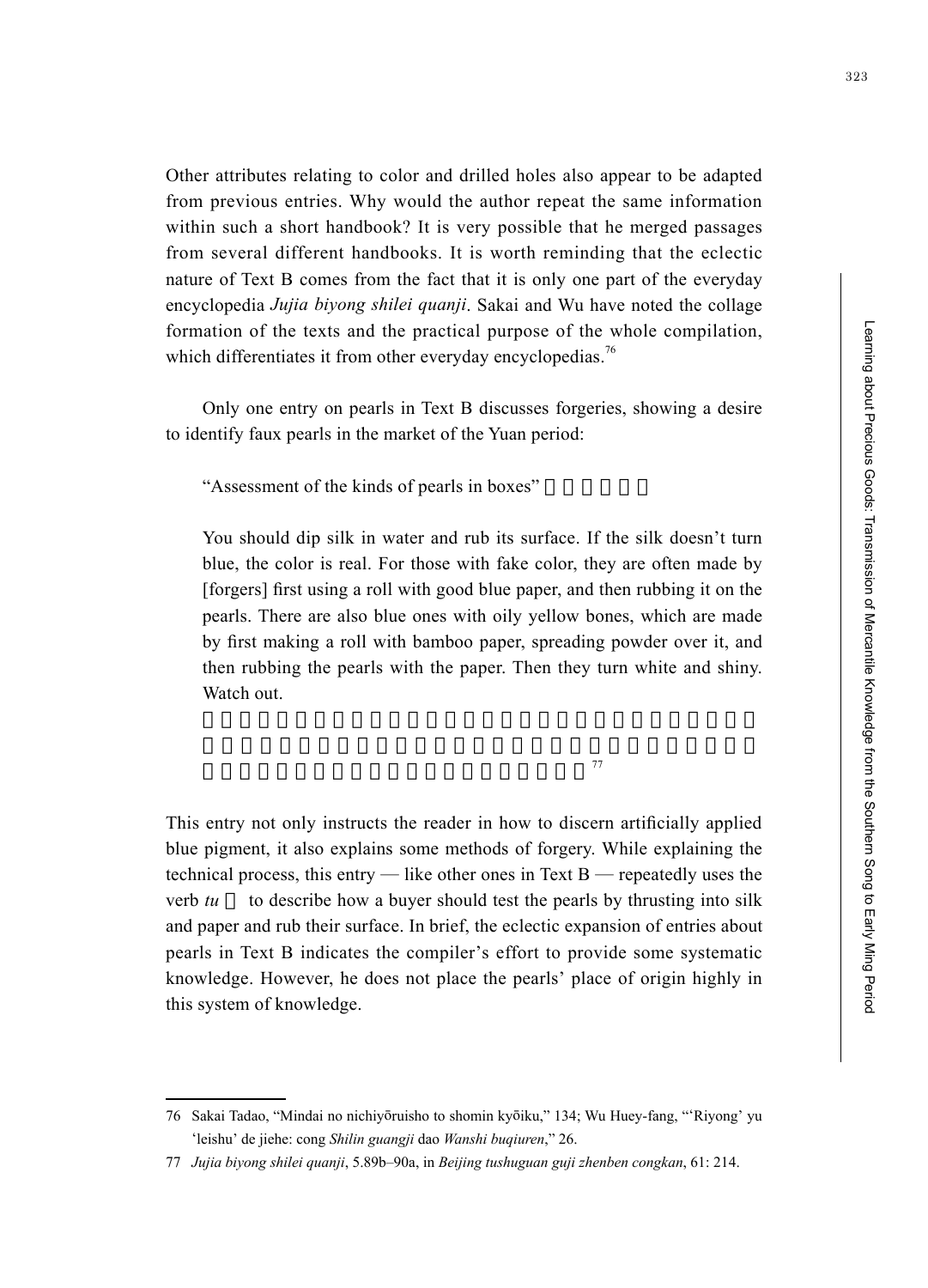#### **Text C**

There are only two entries about pearls in Text C within some thirty categories of precious goods, quite a few of which arose from trades between the Mandarin-speaking region and the Khitan, Tangut, or Silk Road states.<sup>78</sup> The geographical origin of these precious goods almost functions as a brand, and the author, Cao Zhao, is eager to show off their exoticness. Thus, information about where they were made is unfailingly given at the beginning of every entry about each category of goods, in contrast to Text B's omission of any geographical information. Moreover, Text C drastically reduces the number of details given in order to shorten the entries about pearls. This fits the literati's agenda of self-identification by understating such explicit symbols of wealth. The compiler removes the colloquial terms from earlier texts and includes two very brief entries, yet we can still detect clear traces of appropriation, and therefore identify some patterns of modification:

Southern pearls: from the mother-of-pearls in the southern ocean. Those from the southern foreign lands are good quality. Those from Guangxi easily turn yellow. Round, white, and shiny ones are expensive. The price depends on their size, quantity, and weight. An old saying has it that roundness comes first and whiteness second. It is also said that an [extraordinarily] round one is worth ten [ordinary] pearls.

Northern pearls: from the northern sea. The price *also* depends on their size and weight. The round ones with a blue hue around their body or a blue cap are most expensive. Those with matte white, oily yellow or murky colored bones are cheap.

 $79<sup>°</sup>$ 

<sup>78</sup> There is abundant evidence of the Khitan aristocracy wearing necklaces made from a mixture of beads including amber, crystal, pearl and coral. See Hsueh-man Shen 沈雪曼 , ed., *Gilded Splendor: Treasures of China*'*s Liao Empire (907–1125)* (New York: Asia Society, 2006), 72, 164, 172.

<sup>79</sup> Cao Zhao, *Gegu yaolun*, 2.14a–b, in *Yingyin Wenyuange Siku quanshu*, 871: 87–103.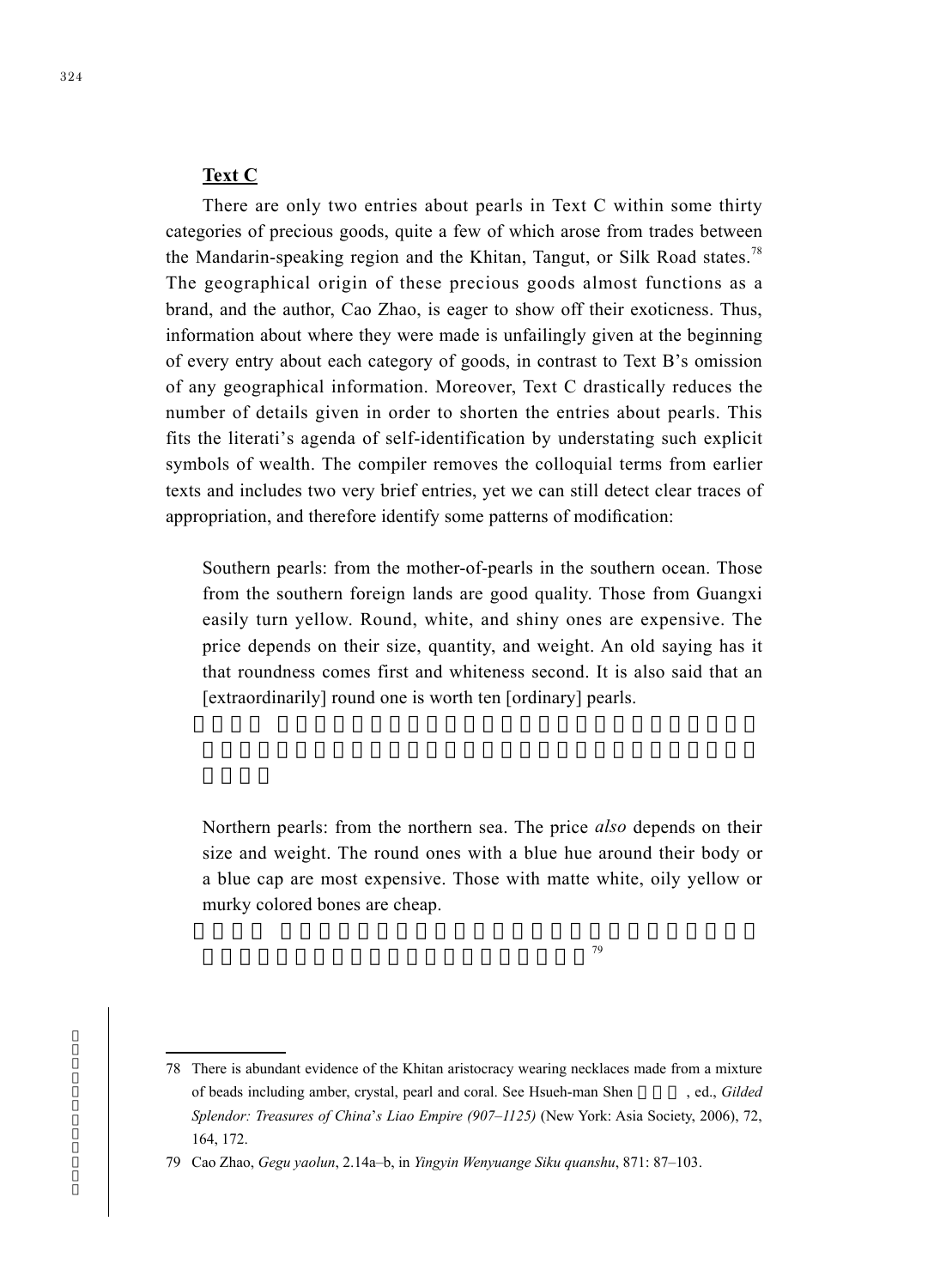Learning about Precious Goods: Transmission of Mercantile Knowledge from the Southern Song to Early Ming Period Learning about Precious Goods: Transmission of Mercantile Knowledge from the Southern Song to Early Ming Period

325

The term "also " in the entry on northern pearls shows that the compiler deliberately reversed the usual order of northern and southern pearls, probably to place his own region first. He rates the pearls from southern foreign countries above those from Guangxi province inside the Ming Empire borders. Brief as they are, these two entries do outline the main criteria used for pricing pearls, including color, roundness of shape, and size. However, the unsophisticated summary and ranking suggest that the compiler somewhat looked down on pearls. In this context, the casual references (*gu yun* and *you yun* ) suggest a slight nonchalance towards this information about far-off goods, which he may not consider relevant to the contemporary market.

In short, the medium length entry in Text A was first expanded into a detailed, illustrated account in Text B, but then condensed into an even shorter version in Text C. The illustrated chart in Text B takes the ordering of information to the next level. Although pearls are treated as less precious in Text C, the emphasis on their geographical origin reveals a fascination with exoticism and, therefore, a proactive fabrication of the idea of "foreign goods" in the market, as well as in words.

#### **5. Conclusion**

The knowledge of precious goods being transmitted in these merchants' handbooks was formed by their own context. Given the extensive intertextuality which I uncovered among the three relatively early texts, we cannot assume any transparent textual transcription of embodied knowledge about *luxuries*. However, we should not reject the empirical basis on which contemporary mercantile discourses on precious goods were constructed in the three distinct time periods. By and large, the discourses in these treatises construct a distinct body of knowledge shaped by a mercantile agenda that was very different from those of connoisseurship manuals or art catalogues written by emperors and aristocrats.

First, the language used in each book not only displays their differences in social register, but the colloquial terms also help to identify their temporal and regional particularities. The three texts suggest a transformation in the community of high-end dealers across time. Though Texts A and B are quite similar, we can still distinguish them unmistakably by certain linguistic markers. The language in Text C is of a higher register, namely the literati's parlance, yet it still uses the explicitly mercantile term *zhi qian* ("valuable"). The eclectic sources of the volume *Gegu yaolun* leads to an opacity in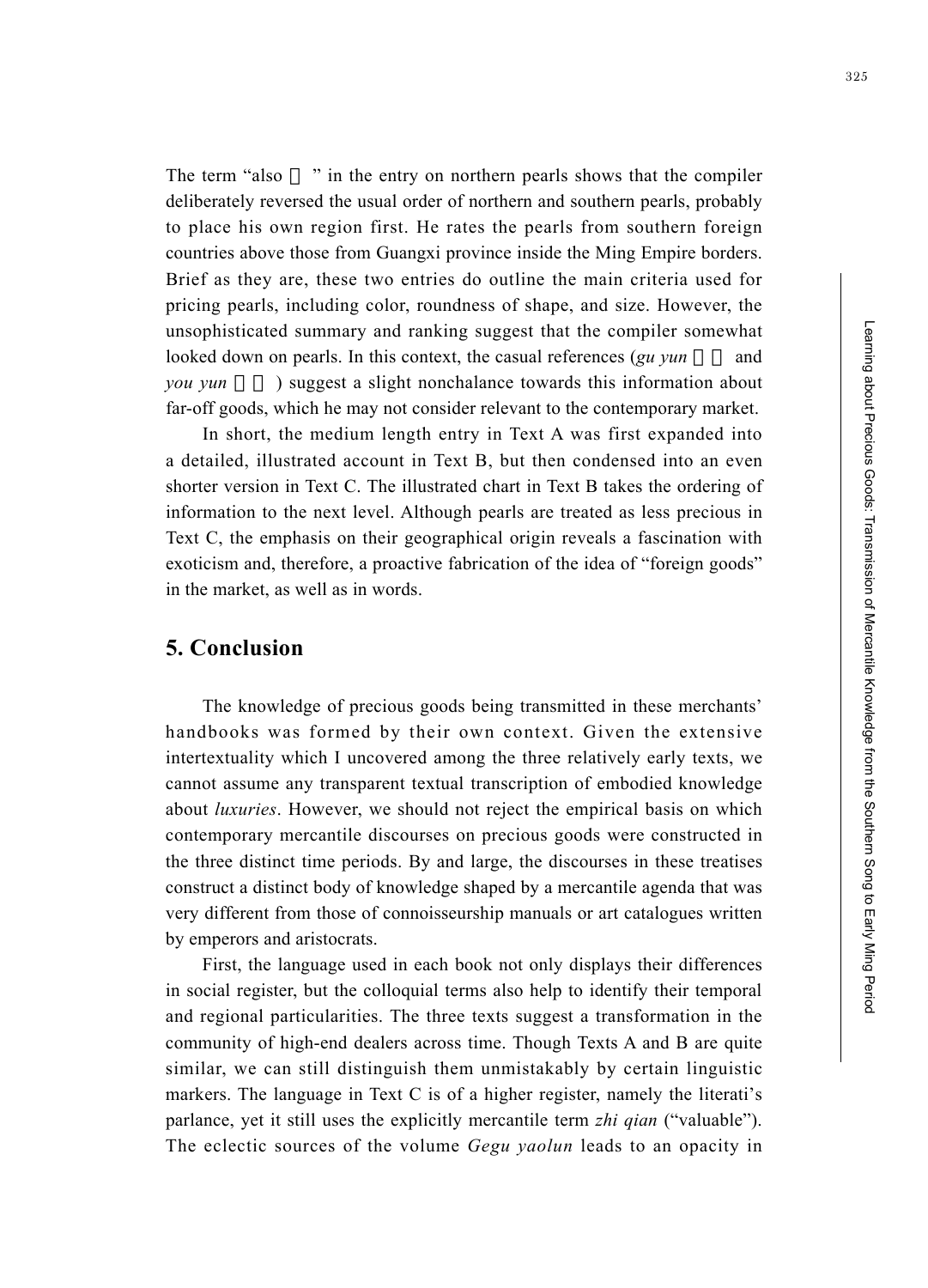language that echoes the ambiguity of the professional identity of the dealer/ literati in the Ming dynasty.

Second, as I have shown, all these treatises copied from other source materials of a larger pool of merchants' handbooks, and their respective structures — especially using the same categories in different orders suggest how certain precious goods became more or less popular at different times, at least in everyday fashions. The structural organization of individual entries largely depends on the kind of information that the compilers chose to include. Text A often offers advice about finding suitable customers for the goods being described. Text B shortens many entries to achieve a systematic comprehensiveness while compiling repetitive source material and using illustrated charts. Most of the entries in Text C begin by detailing the items' places of origin, before ordering them into subcategories, depending on their color.

Third, the selection and organization of the information allow us to observe the general value system specific to each treatise. Text A clearly and explicitly focuses on targeting suitable customers. Both Texts A and C admire good antiques as well as contemporary items, but Text B is obviously more interested in contemporary products. Both Texts B and C recommend some physical and chemical ways to authenticate *baohuo*. Text C is much more concerned with forgeries circulating in the market in the Ming dynasty.

To conclude, this investigation has only sampled three of the tens of categories of precious goods within three merchants' handbooks. They exemplify what we can learn about the evolving formulation of commercial knowledge in China's middle period, by tracing the textual modification of individual categories. These texts still offer considerable potentials for studying this realm of a transcribed commercial knowledge which claim to inform readers about how to evaluate the quality of artifacts by examining their physical traits and employing various assessment techniques. Even though to some extent the books overlap each other, such merchant-dealer's knowledge is very different from the conversations about collectibles among scholar-connoisseurs, which prioritizes symbolic value and taste judgments. What I call "mercantile knowledge" may shed new light on the less explored categories of artifacts which are found in museums and private homes today.